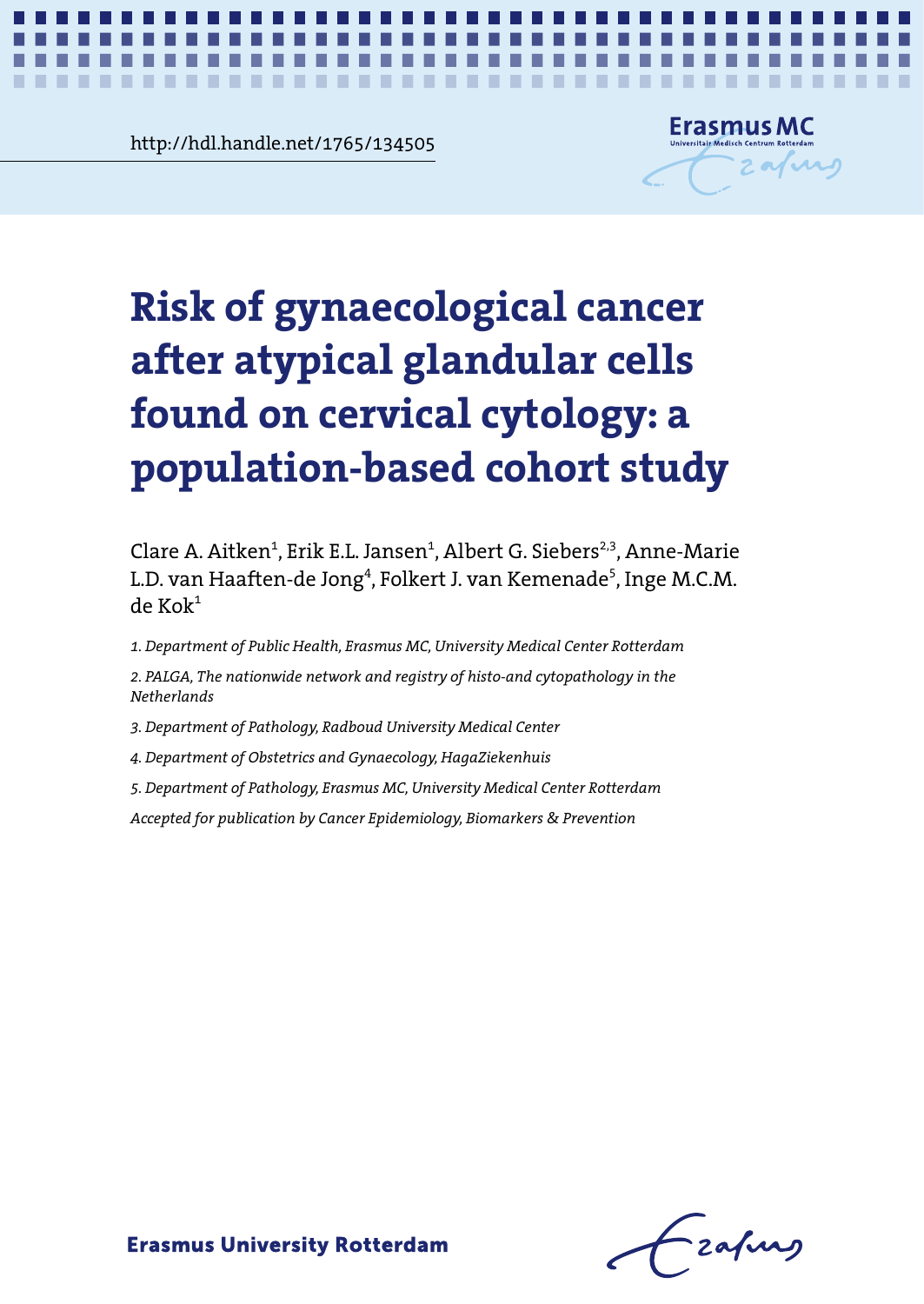# **ABSTRACT**

### **Background**

Atypical glandular cells (AGC) are rare abnormalities found on cervical cytology associated with a range of lesions of the female reproductive system. We compared the risk of cervical and other gynaecological cancers following AGC on cervical cytology with the risk following squamous cell abnormalities of comparable severity.

### **Methods**

We used data from the Dutch Pathology Archive (PALGA) from 2000-2015 to categorise cervical cytology tests into groups based on most severe cytological abnormality and correlated follow-up advice (normal cytology and 'no follow-up' advice, squamous-cell based-, AGC-based, and combined AGC/squamous-cell based each with either repeat testing or referral advice). Cancer data were linked from the Netherlands Cancer Registry. Cox proportional hazard models were calculated stratified by age (younger (<50 years) and older (50+ years)), adjusted for number of previous primary cytology tests.

#### **Results**

8,537,385 cytology smears and 9,061 cancers were included. When repeat cytology testing was advised, hazard ratios (HR) of cervical cancer (younger women – HR: 6.91, 95% CI: 5.48 – 8.71; older– HR: 3.98, 95% CI: 2.38 - 6.66) or other gynaecological cancer diagnosis in younger women (HR: 2.82, 95% CI: 1.39 - 5.74) were significantly higher after an AGC-based abnormality compared with squamous-based abnormalities. Hazards were also significantly higher for 'referral' advice cytology, except for cervical cancer amongst older women (HR: 0.88, 95% CI: 0.63 – 1.21).

### **Conclusions**

AGC indicates an increased risk of gynaecological cancer compared to squamous-based abnormalities of comparable severity.

#### **Impact**

Gynaecologists should be alert for cervical and endometrial cancers when examining women referred following AGC.

Lzafurs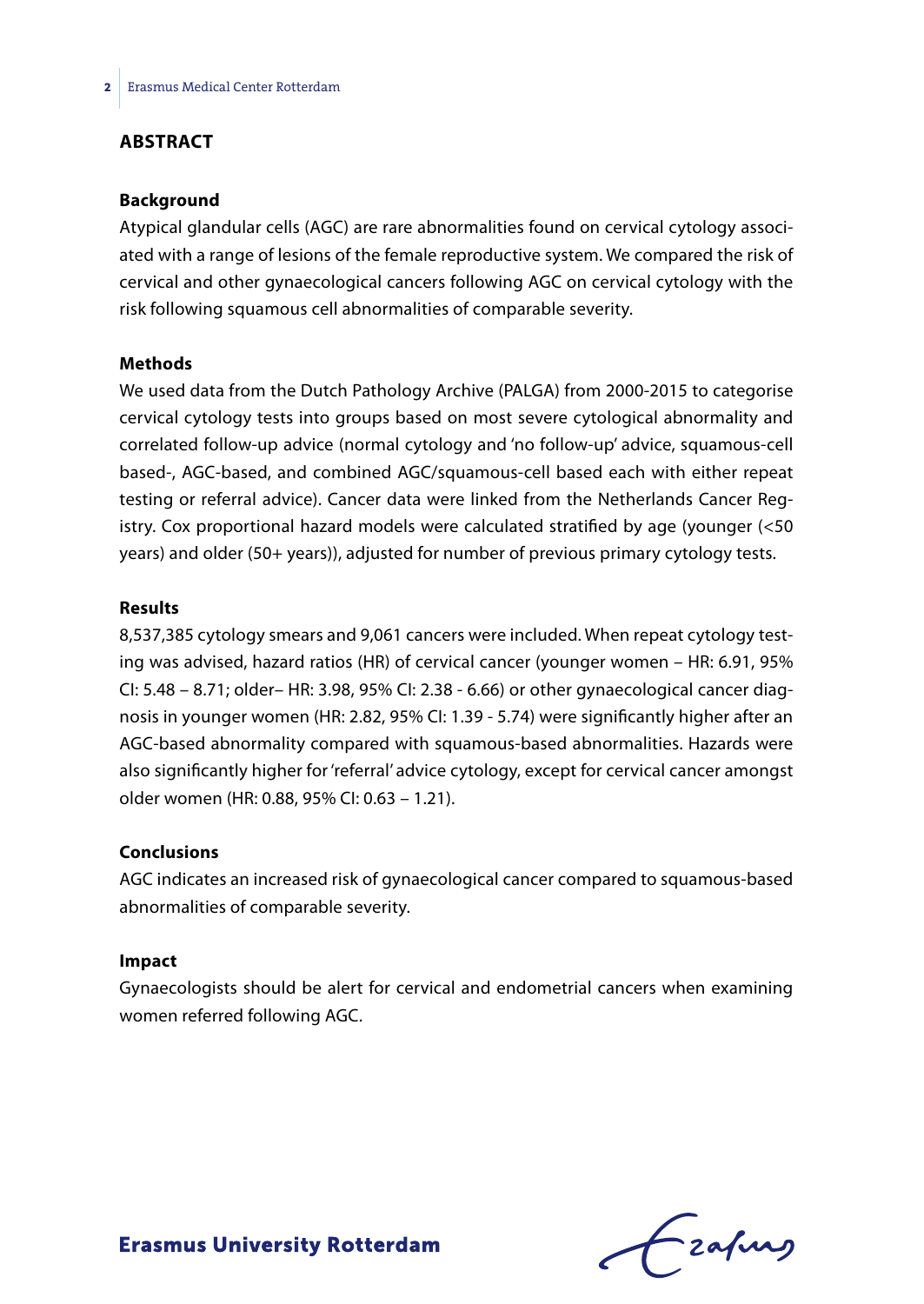### **INTRODUCTION**

Atypical glandular cells (AGC) are rare cytological abnormalities, detected in less than 1% of cervical smears.<sup>1</sup> Interpretation of AGC can be challenging for cytotechnicians and pathologists,<sup>2</sup> partly because associated conditions can range widely, from benign lesions to cancers.<sup>3</sup> Cancers include cervical adenocarcinoma, which organised cervical screening has had little impact on the incidence of, $45$  as well as other gynaecological cancers such as endometrial and ovarian cancers. $6-9$  The type of lesion that is indicated by AGC has been shown to differ by age, with squamous cell abnormalities (cervical intraepithelial neoplasia (CIN) grades 2 or 3) most commonly found in younger women and endometrial cancer most commonly found in women aged 50 years and older.<sup>6</sup>

Cervical cancer screening programmes are aimed at detecting pre-malignant and malignant cervical lesions, with the goal of preventing incidence of, and mortality from, cervical cancer. This has been largely achieved in the Netherlands, with incidence and mortality reduction in the period following the introduction of organised screening.<sup>10</sup> Although detection of other gynaecological cancers is beyond the scope of organised cervical cancer screening programmes, some women may have benefited from the incidental detection of non-cervical, AGC-related lesions following cervical cytology.

Large, population-based datasets are needed for investigating the risk of gynaecological cancer following AGC because AGC is a uncommon diagnosis. However, these type of studies are scarce, with most AGC research focusing on only limited numbers of clinical samples. One large population-based study<sup>11</sup> found that AGC was associated with a persistent, long-term risk of cervical cancer in particular AGC cervical adenocarcinoma. However, other AGC-related cancers were not considered as endpoints in this study. Robust, population-based estimates of the risk of non-cervical gynaecological cancers after AGC are needed to inform and refine management strategies for these women. This is particularly pertinent in the Netherlands because not all women with an AGC on cervical cytology were referred directly to the gynaecologist prior to 2017. To that end, we aimed to investigate what is the risk of particular gynaecological cancers for women after a smear where AGC are detected as compared to this risk after squamous abnormalities with comparable severity.

### **MATERIALS AND METHODS**

### **Study design**

We conducted a population-based retrospective cohort study including cervical cytology tests taken in the Netherlands from the Dutch cervical cancer screening programme between 1 January 2000 and 31 December 2015. Women aged 29 to 63 years were

frafing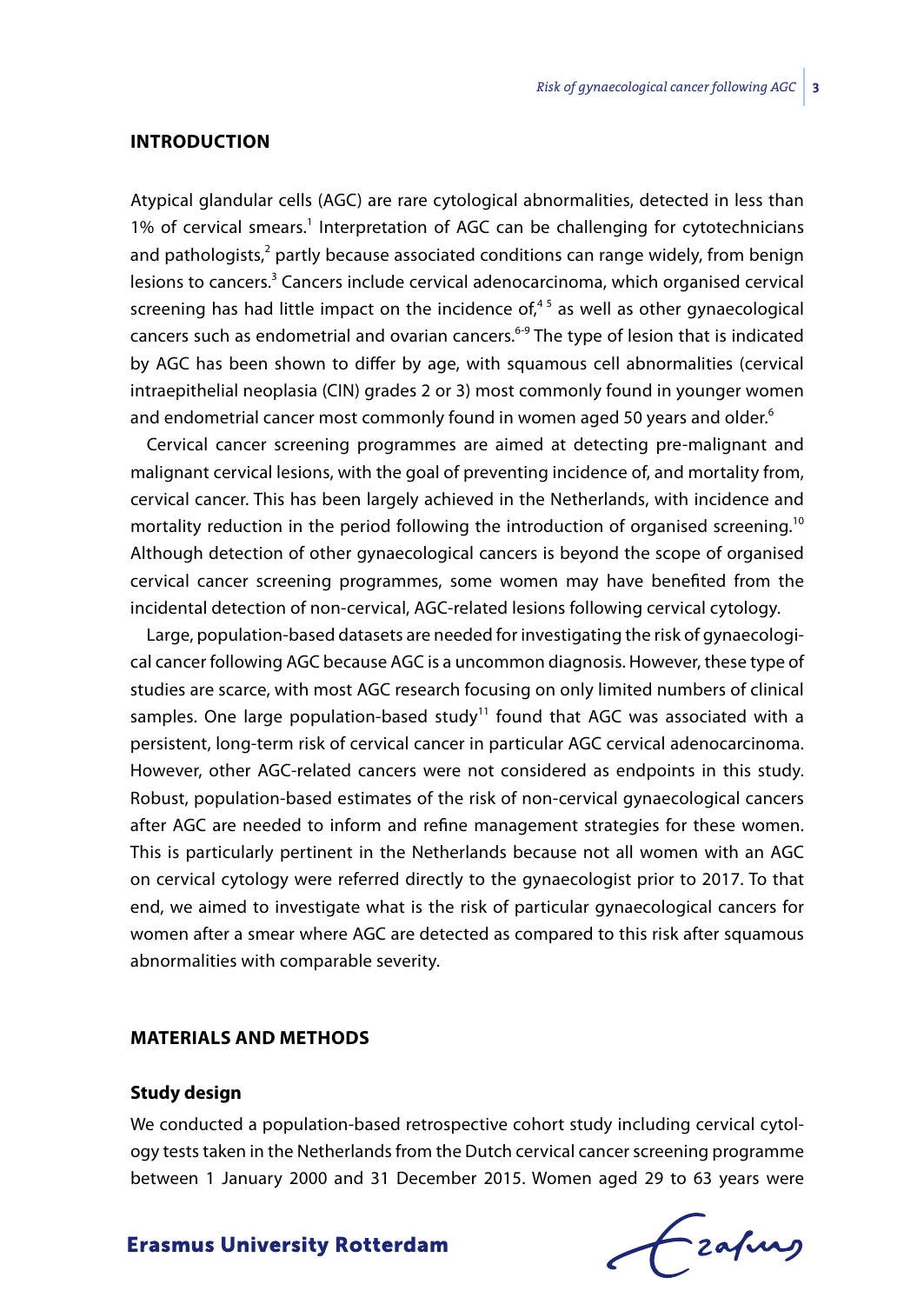#### **4** Erasmus Medical Center Rotterdam

included. In the case that a woman has participated more than once in the screening programme, each screen was included (when the screen met the criteria outlined in section *"Data analysis and variables"*). In our study, the risk of cancer is the immediate risk following a cytology smear, as we identified which screen was most proximal in time to the cancer diagnosis.

### **Setting**

Between 1996 and 2016, primary cervical cytology screening was offered as part of the nationally-coordinated organised screening programme in the Netherlands. In 2017, the national screening programme transitioned to primary high-risk human papillomavirus (hrHPV) screening. Women between 30 to 60 years were invited for screening every five years. Quality of the programme is high, with low rates of cancers after normal cytol $qq^{12}$  and a participation rate of around 65%.<sup>13</sup>

During the period of this study, the primary screening test was either conventional cytology or liquid-based cytology, with an increase in the use of liquid-based cytology over the period 2000 to 2012.<sup>14</sup> Cervical cytology is graded using the CISOE-A system, the Dutch nationwide, pro-forma classification system for cervical cytology<sup>15</sup> which is easily convertible to other classification systems, such as Pap classification and The Bethesda System for Reporting Cervical Cytology (Table 1).<sup>16</sup> CISOE-A is tri-axial classification with specific information on squamous cells, glandular cells and 'other' cells. The CISOE-A classification is used to determine the follow-up advice that a woman receives following primary screening. The screening programme algorithm can be found in Figure S1.

Based on the results of primary cytology screening, women receive an advice to either return to regular screening (negative cytology; NILM), receive a repeat cytology test after 6 months (low-grade cytological abnormalities; ASC-US/LSIL) or were referred directly to a gynaecologist (high-grade cytology abnormalities; HSIL). Women with lower-grade AGC lesions (AGC of endocervical origin only) were advised to attend repeat cytology testing after 6 months. Women with AGC of endometrial or ovarian origin or women with cytology indicating adenocarcinoma in situ were referred directly to a gynaecologist.

During most of the period of this study, national guidelines were in place for the diagnosis and treatment of cervical abnormalities; one set of guidelines covered the period 2004 – 2014<sup>17</sup> and one set covering 2015 to present.<sup>18</sup> The CISOE-A score is used by gynaecologists to determine the correct diagnostic strategy. Women with squamous cervical abnormalities on their cytology receive colposcopy and dependant on the colposcopic image and the CISOE-A score and other factors (such as age, depth and visibility of lesion, transformation zone type), gynaecologists determine whether biopsies or a large excision of the cervix were required for diagnosis and/or treatment. Random biopsies of the cervix are not standard practice in the Netherlands. In the case of AGC abnormalities, the CISOE-A score is used to determine if ultrasound or colposcopy is

Frahing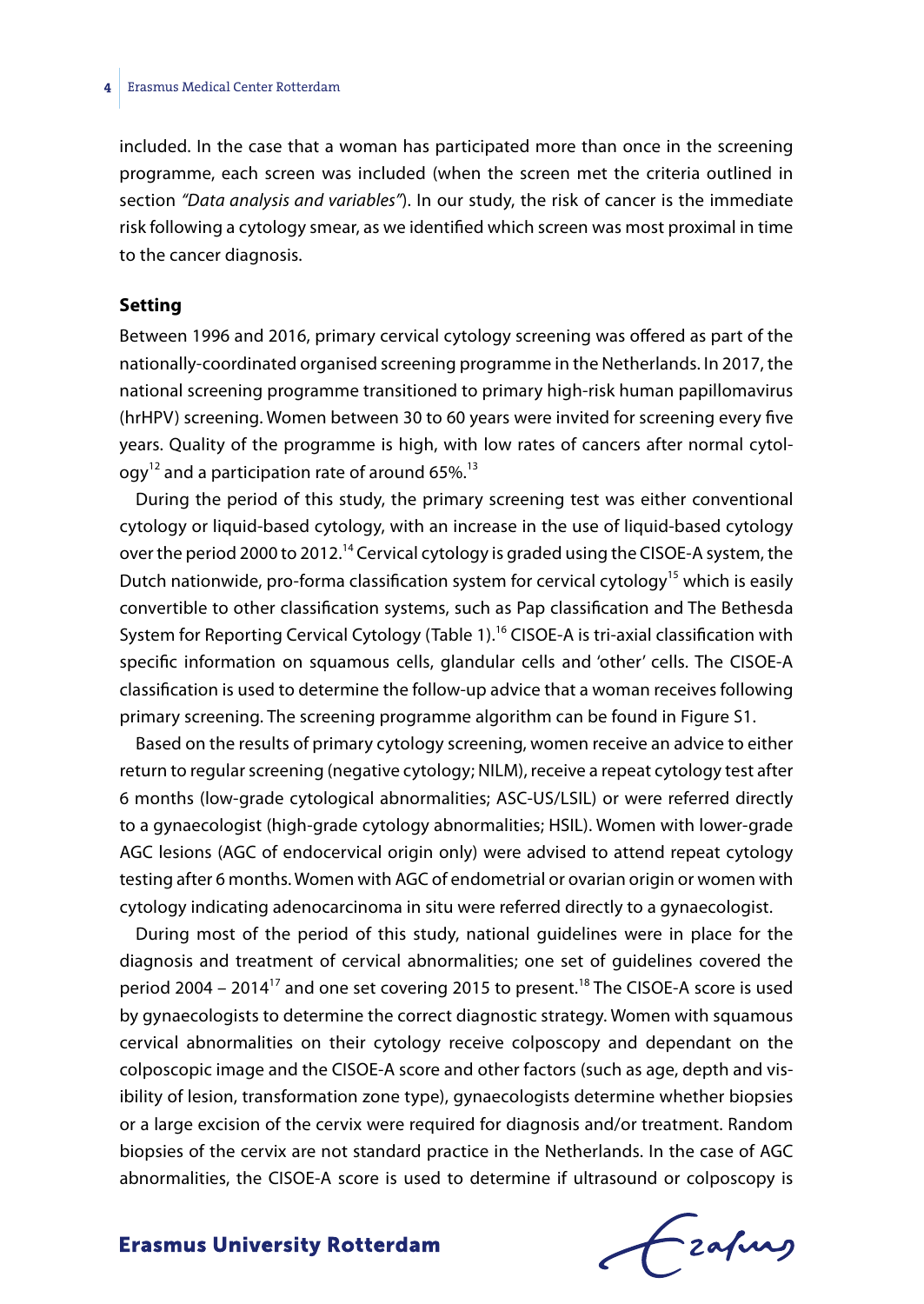| <b>CISOE-A</b>                                       | Papanicolaou (Pap) | Bethesda 2001                                                                                                              |
|------------------------------------------------------|--------------------|----------------------------------------------------------------------------------------------------------------------------|
| CO                                                   | Pap <sub>0</sub>   | Inadequate                                                                                                                 |
| S1, O1-2 <sup>*</sup> , E1-2 <sup>*</sup>            | Pap 1              | Negative for intraepithelial lesion or malignancy (NILM)<br># E2: no endocervical cells<br>* O2: atrophy                   |
| S2-3, O3                                             | Pap <sub>2</sub>   | Atypical squamous cells of undetermined significance (ASC-US)                                                              |
| E <sub>3</sub>                                       | Pap <sub>2</sub>   | Atypical glandular cells (AGC), of endocervical origin only                                                                |
| $E4-5$                                               | Pap 3a1            | AGC, endocervical origin only<br>(E4 low grade, E5 intermediate grade)                                                     |
| S <sub>4</sub>                                       | Pap 3a1            | Low-grade squamous intraepithelial lesion (LSIL)                                                                           |
| S <sub>5</sub>                                       | Pap 3a2            | High-grade squamous intraepithelial lesion (HSIL)                                                                          |
| $O4-5$                                               | Pap 3a2            | AGC, endometrial origin or ovarian (but not endocervical<br>origin)                                                        |
| E6, O6                                               | Pap 3b             | AGC, E6 high grade neoplasia or AIS.<br>(If not endocervical, then O6 in case of endometrial-, ovarian- or<br>other cells) |
| S <sub>6</sub>                                       | Pap 3b             | HSIL (including atypical squamous cells, includes ASC-H in NL)                                                             |
| E7                                                   | Pap <sub>4</sub>   | Adenocarcinoma in situ (AIS).<br>(Used interchangeable with E6)                                                            |
| <b>S7</b>                                            | Pap <sub>4</sub>   | Carcinoma in situ<br>(Used interchangeable with S6)                                                                        |
| S9, O7-9, E9                                         | Pap <sub>5</sub>   | Invasive carcinoma                                                                                                         |
| S1, E1-5, O1-3 in<br>combination with<br><b>EX15</b> | Pap 3a2            | ASC-H                                                                                                                      |

*Table 1: Concordance between CISOE-A, Pap and Bethesda grading systems. Adapted from Oncoline30*

required for diagnosis. When endometrial cancer is suspected, the most recent national guidelines state that imaging can be conducted and pre-operative histological samples can be taken within an outpatient clinic to help gynaecologists reach a diagnosis.<sup>19</sup>

### **Data sources**

We used data from the nationwide network of cyto- and histopathology in the Netherlands (PALGA) and from the Netherlands Cancer Registry (NCR). PALGA has complete coverage of all pathology labs within the Netherlands.20 The NCR is the national oncological registry in the Netherlands with data on all cancer patients and has data from 1989 onwards.21 For this study, we collaborated with PALGA to create a dataset comprising of an extract of cervical cytology, hrHPV test results and histology records for cervical, uterine and ovarian cancers. Data from PALGA contains an individual, pseudonimised identifier (PALGA ID) based on the first eight letter of the woman's surname (maiden surnames are used for married women) and date of birth which can be used to follow screening histories.

Frahing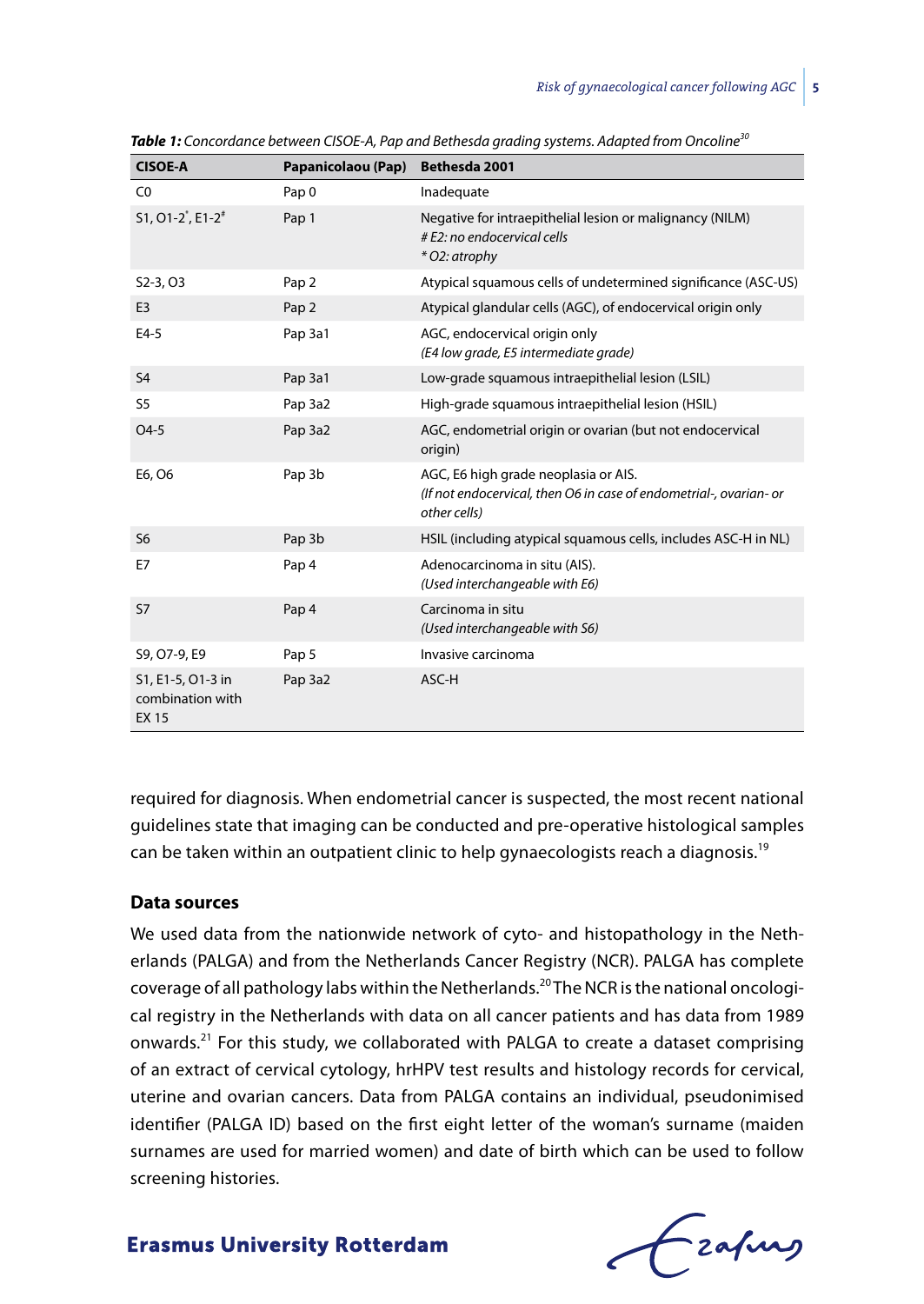### **Data analysis and variables**

We used CISOE-A to group cytology smears into seven categories based on the type of cytological abnormality [either normal, squamous cell abnormality, AGC abnormality, combined squamous/AGC abnormality] and the follow-up advice that is given on the basis of the severity of the abnormality [return to regular screening, repeat cytology testing, referral to gynaecologist]. The combination of these categories resulted in seven groups:

- Normal cytology [NILM equivalent];
- Repeat, Squamous [ASC-US/LSIL equivalent];
- Repeat, AGC [Endocervical origin only];
- Repeat, AGC/Squamous;
- Referral, Squamous [HSIL/Carcinoma-in-situ equivalent];
- Referral AGC [Endometrial/ovarian origin/adenocarcinoma-in-situ]; and,
- Referral AGC/Squamous.

AGC or squamous cell abnormalities were classified based on the highest CISOE-A score; that is, if both AGC and squamous abnormalities were reported, the most severe abnormality was used for grouping. Cytology results were only classified as combined AGC/squamous when the squamous and other cell abnormalities were of equal severity. Coding of these categories were reviewed by a pathologist and cytology data expert. Any cytology tests that could not be classified in one of the seven groups (e.g. due to invalid or incomplete CISOE-A coding) were excluded from the analysis.

We also received data from the NCR for gynaecological cancers (cervical, uterine [including endometrial], ovarian and other gynaecological cancers: ICD-10 codes C53, C54, C56, C57) including information about topography and morphology. Vulva (C51) and vaginal (C52) cancer were excluded as they are not associated with AGC. We included only invasive cancers in our analysis. We created six diagnosis groups: cervical cancer –squamous, cervical cancer – adenocarcinoma, cervical cancer – other, endometrial cancers, ovarian cancers and other cancers. Morphology groupings of different cervical types are based on the International Classification of Disease for Oncology,  $3^{rd}$  edition.<sup>22</sup> Detailed information about coding of these groups can be found in Table S1. For survival analysis, we collapsed these categories into cervical cancers and other cancers.

There is also information about cancer diagnoses available in PALGA. We used the PALGA diagnosis date to calculate follow-up time, as these records had a more exact date of diagnosis than available in our NCR extract. We included cancers where there was both a NCR record, a histological record of cancer, adenocarcinoma-in-situ or CIN 3 recorded in PALGA and the difference between the dates of these records was no more than 90 days (to compensate for potential differences in dates of registration in the two datasets). In cases where one woman had more than one cancer diagnosis, we only considered the first diagnosis.

Frahing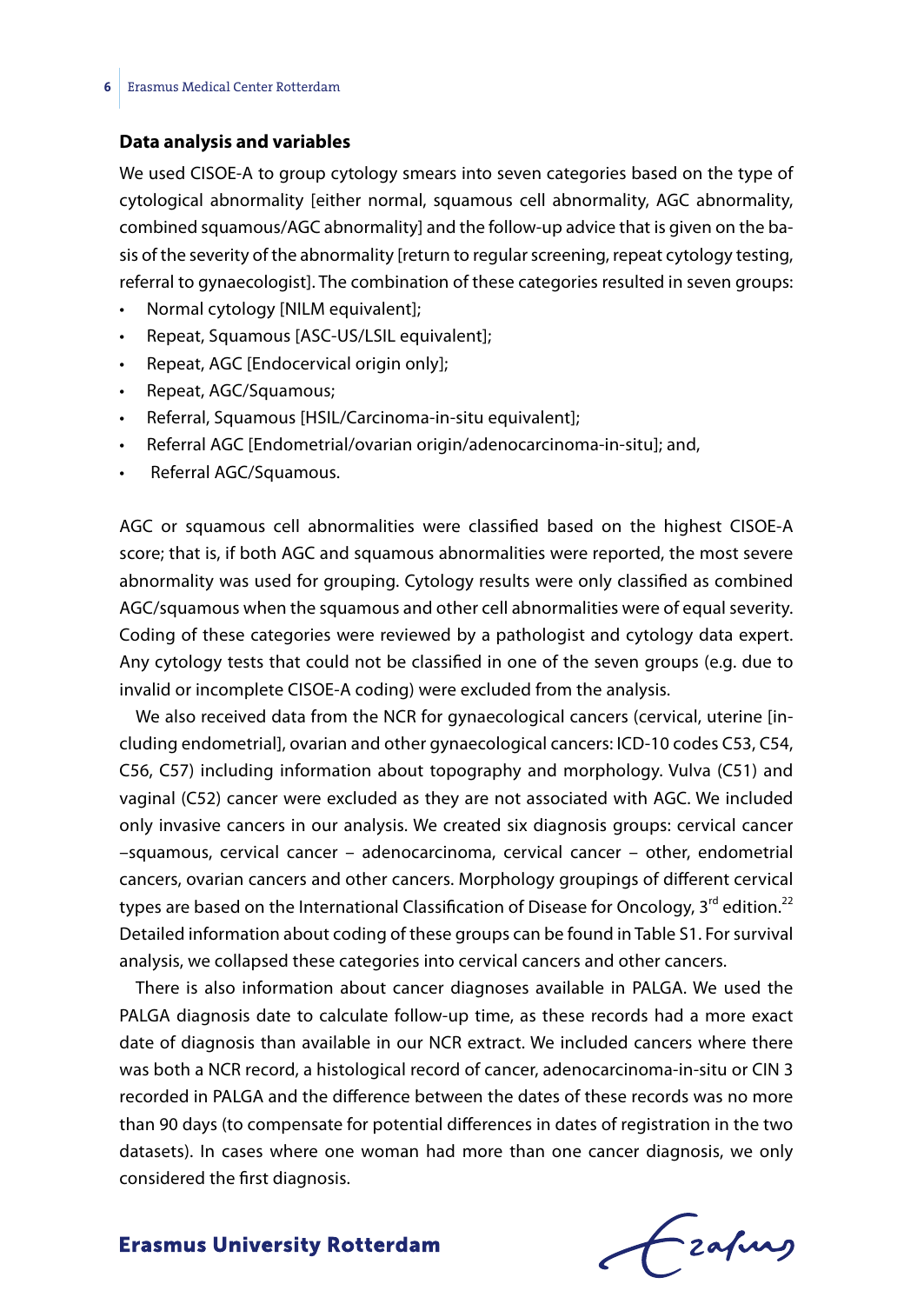Figure S2 shows the process of data management and linkage. Linkage keys were created deterministically, based on matching of variables including PALGA ID, postcode, date of birth, date of diagnosis and lab number. Depending of the number of variables that matched, a rating was given from 1 (most trustworthy link) to 12 (least trustworthy link). We included cases with linkage rating 1 to 9.

### **Statistical methods**

Data analysis and management was conducted using SAS Base 9.4 and RStudio (R v3.6.1, packages epitools, survminer and survival). For the purposes of statistical analysis, we split the sample into women aged 49 years and younger and women aged 50 years and older, because differences in risk have been shown by age in previous research. $^{23}$ Life-years at risk will be counted until whichever of these events occurs first: a diagnosis of one of the cancers listed above; the next primary cytology screening (either within the screening programme or by indication/opportunistic screening); 31st December 2015; a hysterectomy recorded in PALGA; or 8.5 years of follow-up, as this contains one complete screening round and beyond, covering women overdue for screening. We excluded all cytology tests of a woman that occurred after either a cancer diagnosis or a hysterectomy.

We calculated relative risks within advice groups. We calculated cumulative incidence of cervical squamous cell cancers, cervical adenocarcinomas and endometrial cancers using Kaplan-Meier estimates. Cox proportional hazards models were calculated both unadjusted and adjusted for the number of previous primary cytology tests. We used the number of previous cytology tests as a proxy for screening history, in order to adjust for differences in risk of invasive cervical cancer in women who have never been screened. Any groups in which there are 5 or less cancer diagnoses are not presented. *P* values less than or equal to 0.05 were considered significant.

## **Patient involvement**

No patients or patient groups were involved in the design or conduct of this study.

# **Ethical approval**

This study used a retrospective, anonymised dataset from PALGA. The board of PALGA approved the use of data for this study. The request for NCR data was approved by the NCR.

### **Funding**

This study was conducted as part of the Evaluation of the Dutch cervical cancer screening programme, which is funded by the Dutch National Institute from Public Health and the Environment (Rijksinstituut voor Volksgezondheid en Milieu).

**Erasmus University Rotterdam** 

Fraques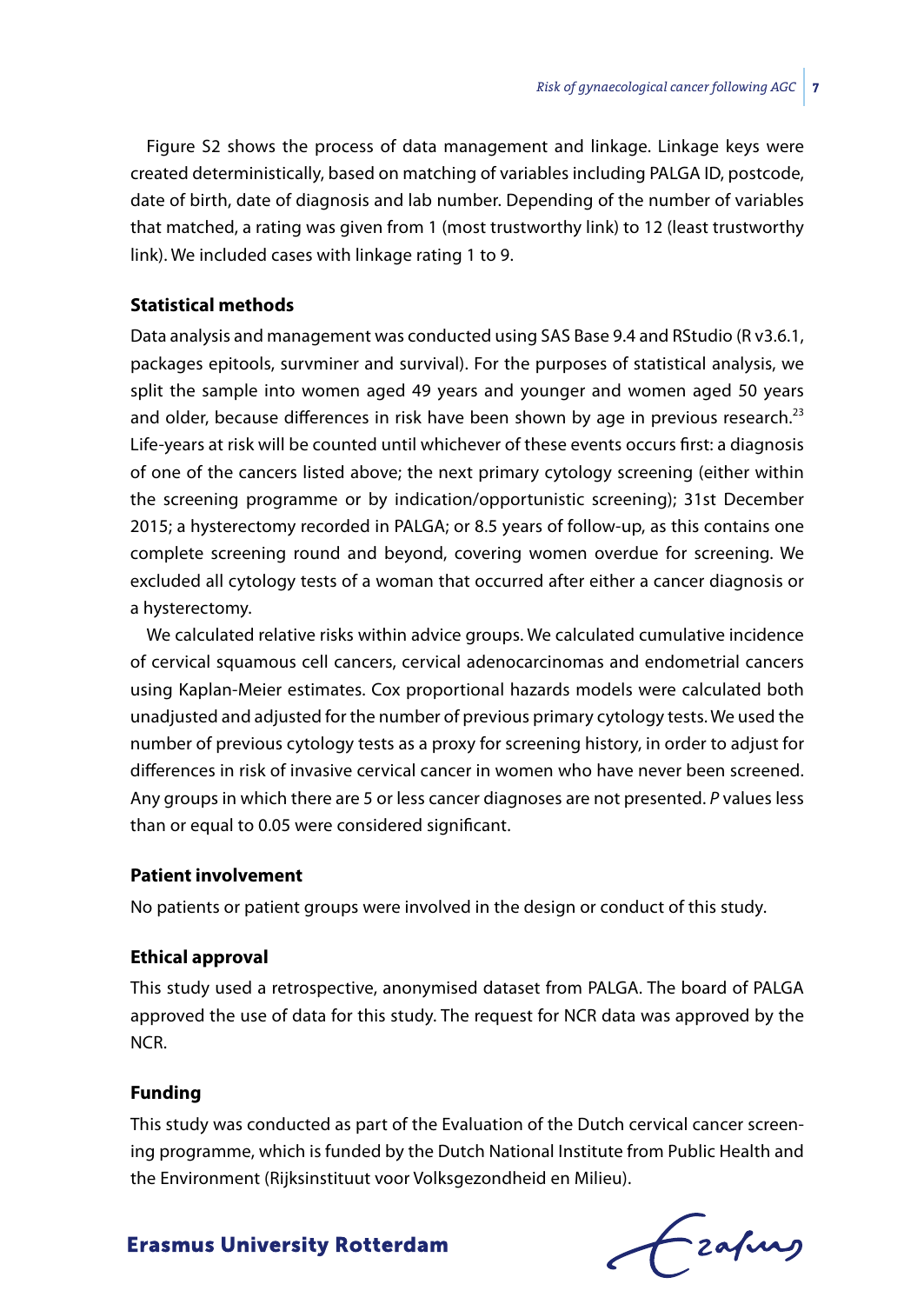### **RESULTS**

Table 2 shows the number of cytology tests included in this study by smear-result group and number of cancers by type. A total of 8,537,385 primary screening programme cytology smears could be classified in one of the seven categories. The majority of cytology smears were classified as normal (96.5%), followed by low-grade ('Repeat, squamous': 2.6%) and high-grade ('Referral, squamous': 0.7%) squamous cell abnormalities. AGC was diagnosed rarely; 'Repeat, AGC' results accounted for 0.16% of all smear results and 'Referral, AGC' results accounted for 0.04% of all smear results. The mean age per smear-result group differed: 'Referral, squamous' women were the youngest (38.2 years) and 'Referral, AGC' women were the oldest (47.2 years).The mean and median time to diagnosis following screening was shortest for cancers diagnosed following 'Referral' screens and longest following normal cytology.

Figures 1a and 1b show the proportion of cancer diagnoses for each smear-result group by age for the three cancers with the most diagnoses in our dataset (cervical squamous-cell, cervical adenocarcinoma, endometrial). In both younger and older woman, a higher proportion of cancers were diagnosed following 'Referral, AGC' smears, however, the type of cancers diagnosed following 'Referral, AGC' smears differed by age. Amongst younger women the proportion of cervical adenocarcinoma is highest whereas in older women the highest proportion of cancers diagnosed were endometrial cancers.

Table 3 shows the crude relative risk of a cancer diagnosis compared with squamous smear-result groups for five cancer types (results for 'other gynaecological cancers' are not shown due to small numbers). The crude absolute risk of cancer was higher for the 'Referral, AGC' smear-result group compared to 'Referral, Squamous' as indicated by the higher relative risk for almost all cancer types. The relative risk of an adenocarcinoma diagnosis was higher than the relative risk of a squamous cervical cancer diagnosis for 'Repeat, AGC' (squamous – RR: 1.94; adenocarcinoma – RR: 46.97), 'Referral, AGC' (squamous – RR: 0.50; adenocarcinoma – RR: 26.43), and 'Referral, AGC/Squamous' (squamous – RR: 1.69; adenocarcinoma – RR: 13.38) smear-result groups compared to the respective squamous smear-result groups.

Figures S3 to S8 show cumulative event curves for the three cancers with the most diagnoses in our dataset (cervical squamous-cell, cervical adenocarcinoma, endometrial). Cumulative event curves were higher following 'AGC' cytology than 'squamous' cytology for cervical adenocarcinomas and for endometrial cancers following a 'referral'-advice cytology test. For endometrial cancers diagnosed following 'repeat'-advice cytology tests, the cumulative event curves were higher for following 'AGC' cytology than 'squamous' cytology, however, the confidence interval overlapped at some points on the curve.

frafing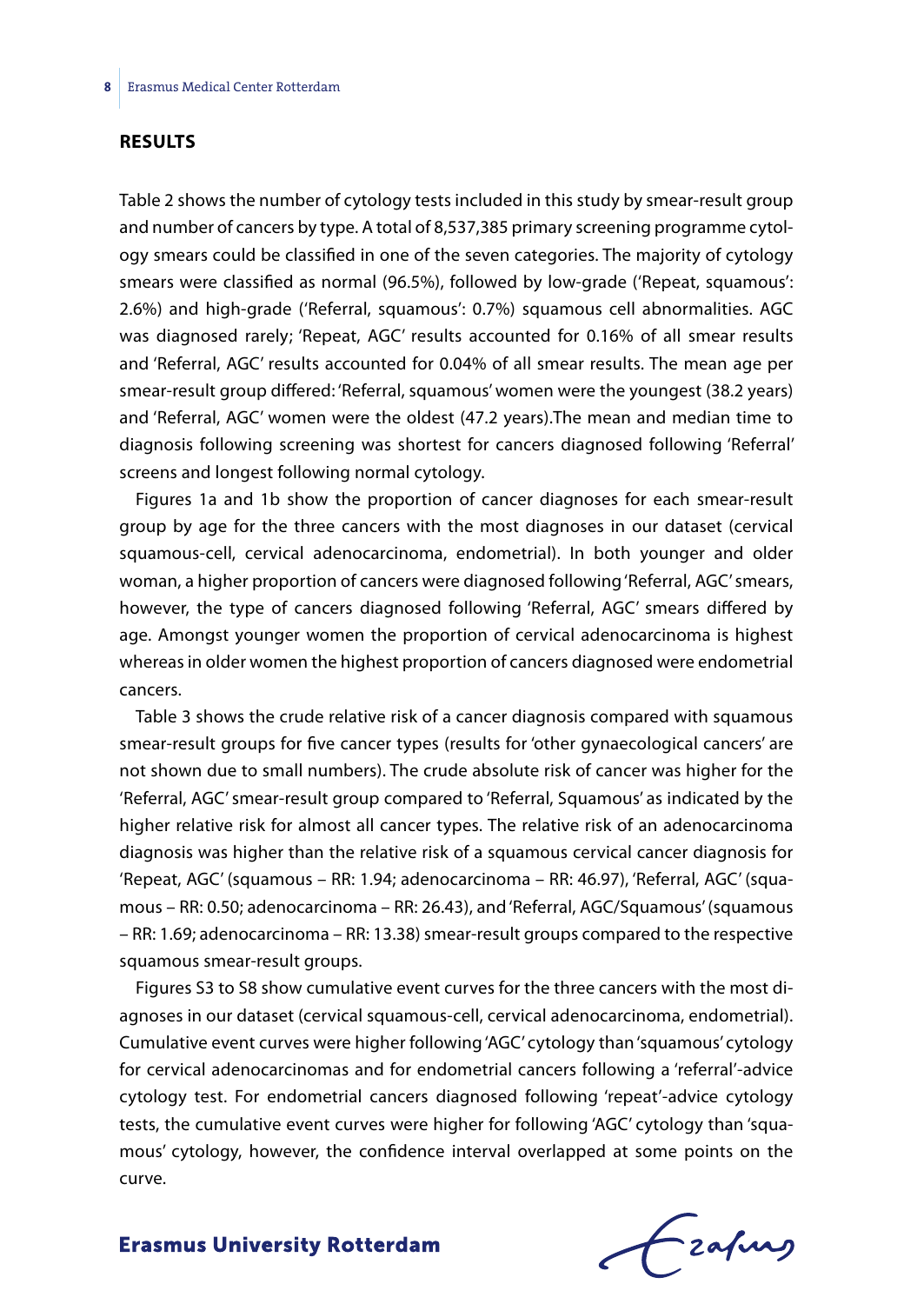| Table 2: Descriptive statistics by result of primary cytology screening and cancer type, 1 January 2000 to 31 December 2015 |                                      |                |                                   |                  |                           |                |                  |
|-----------------------------------------------------------------------------------------------------------------------------|--------------------------------------|----------------|-----------------------------------|------------------|---------------------------|----------------|------------------|
| <b>CYTOLOGY SCREENS</b>                                                                                                     |                                      |                |                                   |                  |                           |                |                  |
|                                                                                                                             | Return to regular<br>screening       |                | Repeat cytology within six months |                  | Referral to gynaecologist |                |                  |
|                                                                                                                             | Normal cytology                      | AGC            | Squamous                          | Squamous<br>AGC/ | <b>AGC</b>                | Squamous       | Squamous<br>AGC/ |
| N (% of total)                                                                                                              | 8,241,096 (96.53%)                   | 13,237 (0.16%) | 218,458 (2.56%)                   | 2,126 (0.02%)    | 3,164 (0.04%)             | 57,780 (0.68%) | 1,524 (0.02%)    |
| Mean age (SD)                                                                                                               | 44.3 (9.4)                           | 42.5 (8.4)     | 41.4 (8.8)                        | 42.5 (8.5)       | 47.2 (9.4)                | 38.2(8.1)      | 39.2 (8.4)       |
| CANCERS (N, % cases following                                                                                               | all screens with smear-result group) |                |                                   |                  |                           |                |                  |
| Mean time to diagnosis in months (SD)                                                                                       | 35.1 (25.6)                          | 15.6 (19.2)    | 24.7 (21.2)                       | 22.2 (25.9)      | 4.5 (8.0)                 | 4.9 (9.7)      | 4.7 (11.5)       |
| Median time to diagnosis in months                                                                                          | ్గ                                   | ᡡ              | $\frac{6}{2}$                     |                  |                           |                |                  |
| Cervical cancer-squamous                                                                                                    | 365 (0.00%)                          | 30 (0.23%)     | 255 (0.12%)                       | 6(0.28%)         | 34 (1.07%)                | 1,235 (2.14%)  | 55 (3.61%)       |
| Cervical cancer - adenocarcinoma                                                                                            | 141 (0.00%)                          | 74 (0.56%)     | 26 (0.01%)                        | $6(0.28\%)$      | 123 (3.89%)               | 85 (0.15%)     | 31 (2.03%)       |
| Cervical cancer-other                                                                                                       | 113 (0.00%)                          | 19 (0.14%)     | 18 (0.01%)                        |                  | 43 (1.36%)                | 77 (0.13%)     | 14 (0.92%)       |
| Endometrial cancers                                                                                                         | 3,634 (0.04%)                        | $19(0.14\%)$   | 118 (0.05%)                       | I                | 276 (8.72%)               | 24 (0.04%)     |                  |
| Ovarian cancers                                                                                                             | 1,897 (0.02%)                        | $\overline{1}$ | 48 (0.02%)                        | I                | 18 (0.57%)                | 11 (0.02%)     | I                |
| Other gynaecological cancers                                                                                                | 238 (0.00%)                          |                | 8 (0.00%)                         | ı                | 7 (0.00%)                 | Ï              | I                |
| AGC: Atypical glandular cells, SD: Standard deviation<br>- Cells suppressed as contains cells less than 5.                  |                                      |                |                                   |                  |                           |                |                  |

zafung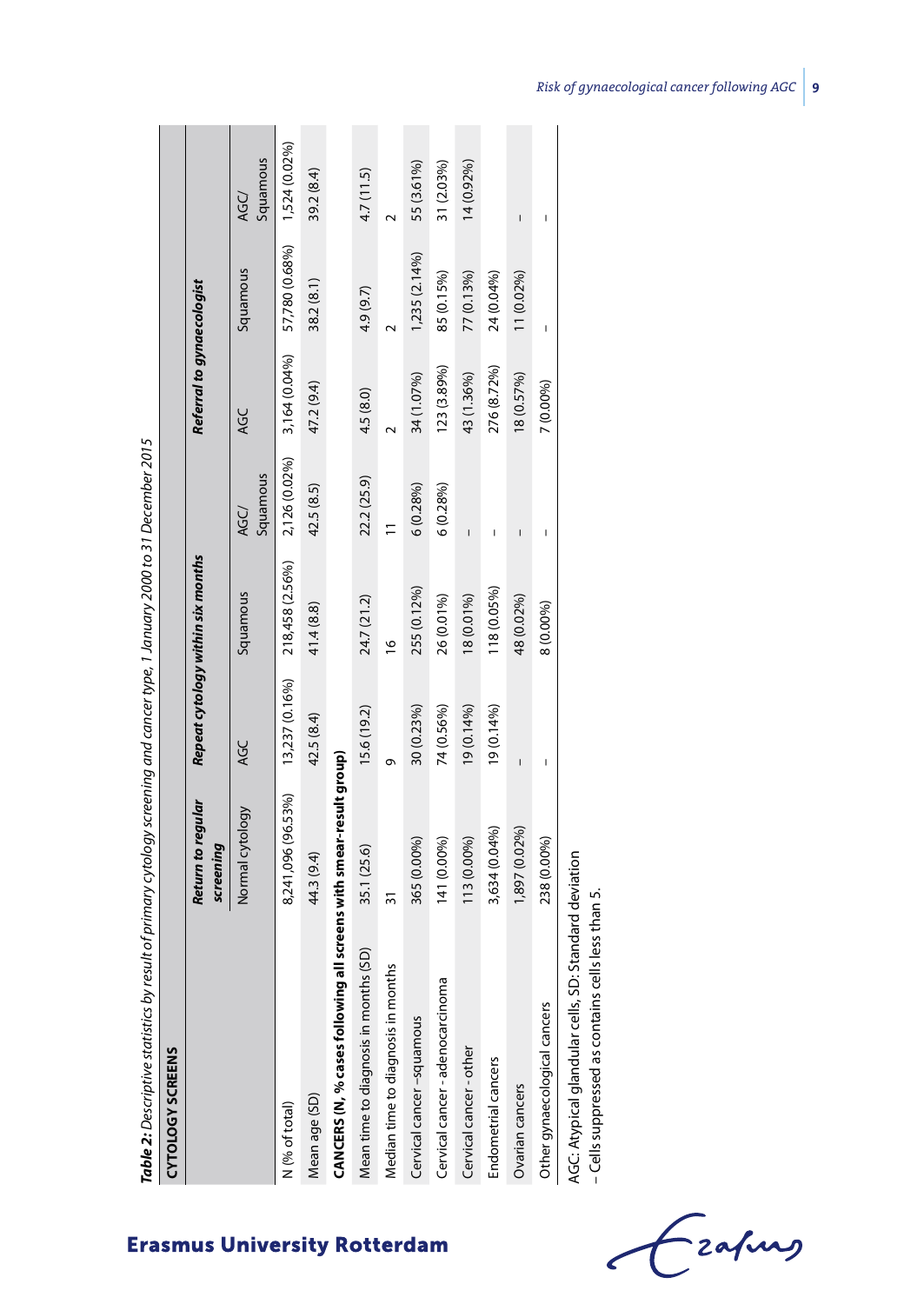|                           | Cervical cancer -<br><b>Squamous</b> | <b>Cervical cancer -</b><br>Adenocarcinoma | <b>Cervical cancer -</b><br>other | <b>Endometrial</b><br>cancer   | Ovarian<br>cancer           |
|---------------------------|--------------------------------------|--------------------------------------------|-----------------------------------|--------------------------------|-----------------------------|
|                           | <b>RR (95% CI)</b>                   | <b>RR (95% CI)</b>                         | <b>RR (95% CI)</b>                | <b>RR (95% CI)</b>             | <b>RR (95% CI)</b>          |
|                           | Repeat cytology within six months    |                                            |                                   |                                |                             |
| Squamous (ref)            | 1.0                                  | 1.0                                        | 1.0                               | 1.0                            | 1.0                         |
| <b>AGC</b>                | $1.94*$<br>$(1.33 - 2.83)$           | $46.97*$<br>$(30.06 - 73.41)$              | $17.42*$<br>$(9.15 - 33.18)$      | $2.66*$<br>$(1.64 - 4.31)$     |                             |
| AGC/Squamous 2.42*        | $(1.08 - 5.43)$                      | $23.71*$<br>$(9.78 - 57.55)$               |                                   | -                              |                             |
| Referral to gynaecologist |                                      |                                            |                                   |                                |                             |
| Squamous (ref)            | 1.0                                  | 1.0                                        | 1.0                               | 1.0                            | 1.0                         |
| <b>AGC</b>                | $0.50*$<br>$(0.36 - 0.75)$           | $26.43*$<br>$(20.10 - 34.76)$              | $10.20*$<br>$(7.03 - 14.78)$      | 210.01*<br>$(138.60 - 318.21)$ | 29.88*<br>$(14.12 - 63.20)$ |
| AGC/Squamous              | $1.69*$<br>$(1.30 - 2.20)$           | $13.83*$<br>$(9.19 - 20.80)$               | $6.89*$<br>$(3.91 - 12.15)$       | -                              |                             |

*Table 3. Relative risk of cancer compared to squamous cytology, by cancer type, cytology type and advice class*

\* *P* value < 0.05.

– Estimates not presented as less than 5 cancers were in these cells.

AGC: Atypical glandular cells, RR: Relative risk, CI: Confidence interval

Table 4 shows unadjusted and adjusted hazards of a cancer diagnosis after AGC and AGC/squamous cytology result compared with squamous cytology results by age and referral type. Amongst younger women, the hazards of both a cervical cancer diagnosis or other gynaecological cancer diagnosis was significantly higher for 'Repeat, AGC' and 'Referral, AGC' smear-result groups. The same was found for women aged 50 years and older, except for 'Repeat, AGC' smear-result group for other cancers diagnoses and 'Referral, AGC' smear-result group for cervical cancer diagnoses, both of which had no significant difference in hazards compared to squamous smear-result groups.

### **DISCUSSION**

Results of our study confirm that AGC found on cervical cytology indicates an increased risk of a cancer diagnosis compared with normal cytology and squamous cell abnormalities of equal severity. The risk of a cancer diagnosis after a normal cytology test is very low in comparison to the other cytology groups, which is expected given the low rate of cervical cancer after normal cytology in the Netherlands.<sup>1214</sup> Therefore, the comparisons between AGC and Squamous cytology results are of more interest for the management of patients, as cytology smears of comparable severity were given similar advice for follow-up. For all but two smear-result groups , AGC smears had a higher risk of cancer than squamous cell abnormalities of equal severity. The increased risk of a

frafing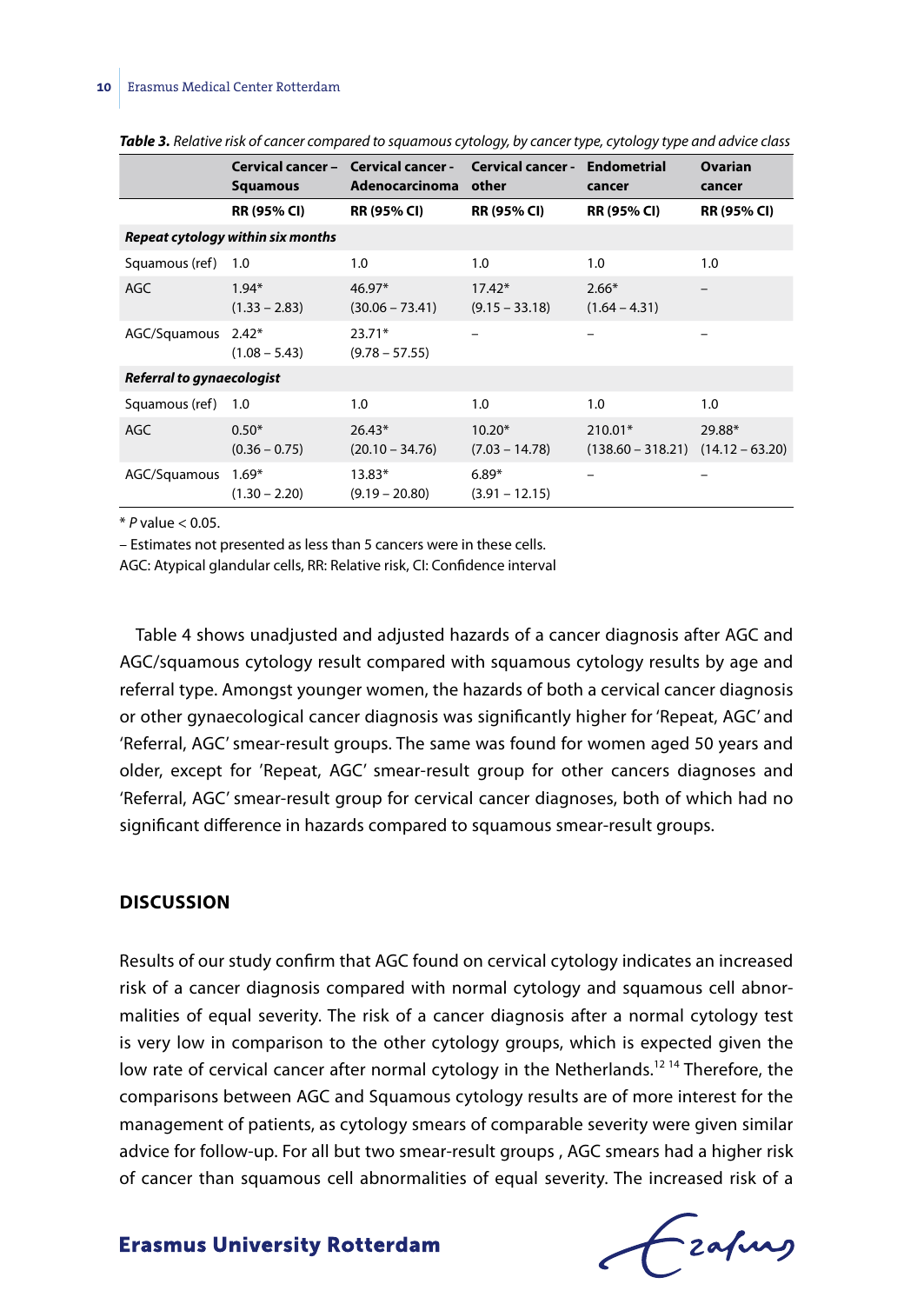

**FIGURE 1a: YOUNGER WOMEN**



#### **FIGURE 1b: OLDER WOMEN**

*Figure 1: Proportion of cervical squamous-cell cancers, cervical adenocarcinomas and endometrial cancers diagnosed after various cytology results (numerator: total cancers detected after specific cytology result; denominator: all smears within each cytology result group), by cancer diagnosis*

- **a.** Women aged 49 years and younger
- **b.** Women aged 50 years and older

- zafung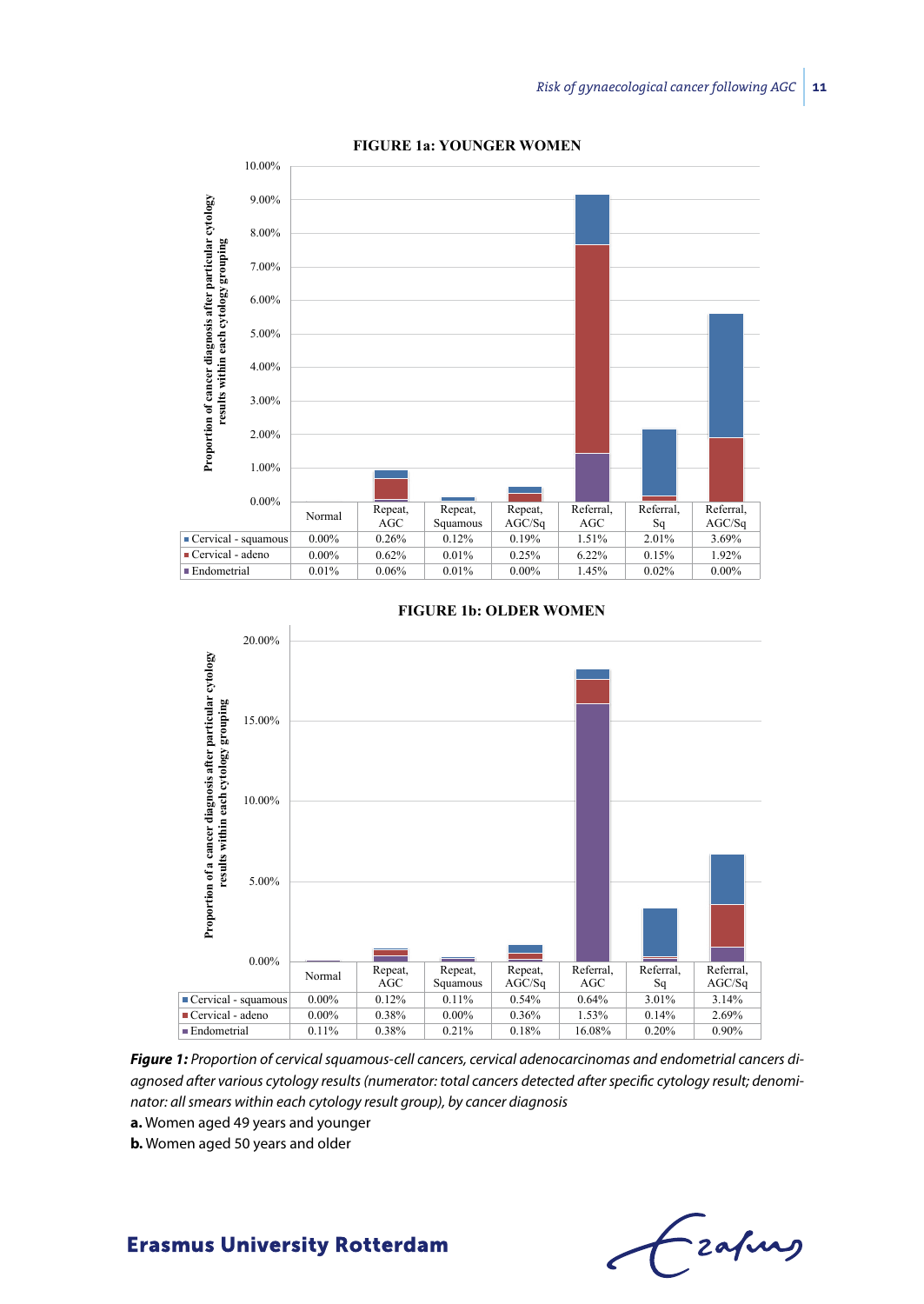|                                  | <b>Cervical cancers</b>            |                               |                                                   | <b>Other cancers</b>            |
|----------------------------------|------------------------------------|-------------------------------|---------------------------------------------------|---------------------------------|
|                                  | <b>Unadjusted HR</b><br>(95% CI)   | Adjusted HR*<br>(95% CI)      | <b>Unadjusted HR</b><br>(95% CI)                  | <b>Adjusted HR*</b><br>(95% CI) |
|                                  |                                    | Women aged 29 to 49 years     |                                                   |                                 |
|                                  | Repeat cytology within six months  |                               |                                                   |                                 |
| Squamous (ref) 1.0               |                                    | 1.0                           | 1.0                                               | 1.0                             |
| <b>AGC</b>                       | $7.05(5.59 - 8.87)$ **             | $6.91(5.48 - 8.71)$ **        | $2.79(1.37 - 5.66)$ **                            | $2.82$ (1.39 – 5.74)**          |
|                                  | AGC/Squamous 3.39 (1.68 - 6.86)**  | $3.32(1.64 - 6.71)$ **        |                                                   |                                 |
| <b>Referral to gynaecologist</b> |                                    |                               |                                                   |                                 |
| Squamous (ref) 1.0               |                                    | 1.0                           | 1.0                                               | 1.0                             |
| <b>AGC</b>                       | $4.56(3.86 - 5.39)$ **             | $4.57(3.86 - 5.40)$ **        | 47.37 (27.01 - 83.06)**                           | 44.43 (25.28 - 78.10)**         |
|                                  | AGC/Squamous 2.98 (2.39 - 3.71)**  | $2.98(2.39 - 3.71)$ **        |                                                   |                                 |
|                                  |                                    | Women aged 50 years and older |                                                   |                                 |
| Repeat cytology at six months    |                                    |                               |                                                   |                                 |
| Squamous (ref)                   | 1.0                                | 1.0                           | 1.0                                               | 1.0                             |
| <b>AGC</b>                       | $4.38(2.64 - 7.29)$ **             | $3.98(2.38-6.66)$ **          | $1.48(0.86 - 2.52)$                               | $1.41(0.82 - 2.42)$             |
|                                  | AGC/Squamous 6.68 (2.68 - 16.65)** | $6.06$ (2.42 - 15.16)**       |                                                   |                                 |
| <b>Referral to gynaecologist</b> |                                    |                               |                                                   |                                 |
| Squamous (ref)                   | 1.0                                | 1.0                           | 1.0                                               | 1.0                             |
| <b>AGC</b>                       | $0.89(0.65 - 1.23)$                | $0.88(0.63 - 1.21)$           | 79.31 (48.58 - 129.50)** 79.75 (48.85 - 130.20)** |                                 |
|                                  | AGC/Squamous 1.92 (1.12 - 3.30)**  | $1.86(1.09 - 3.19)$ **        | $\overline{\phantom{0}}$                          |                                 |

*Table 4: Results of Cox Proportional Hazards models comparing AGC and AGC/Squamous cytology results with Squamous cytology results within repeat/referral groups, by age and cancer type*

\* Adjusted for number of previous primary cytology tests

\*\* *P* value < 0.05

– Estimates not presented as less than 5 cancers were in these cells.

AGC: Atypical glandular cells, HR: hazard ratio

cervical cancer diagnosis is related to the significantly higher risk of adenocarcinoma after AGC. These results are similar to those reported by Wang and colleagues.<sup>11</sup>

Age is also a key factor associated with the risk of cancer after AGC. Cheng and colleagues found that women aged 60 years and older were more likely to have a diagnosis of cervical, uterine or ovarian cancer following AGC than women aged 35 years and younger.<sup>24</sup> Our study supports this finding, with a higher proportion of cancer diagnosis following screening amongst women aged 50 years and older. However, only comparing between age groups misses an important finding – that in both younger and older women, AGC cytology has a higher risk of a cancer diagnosis compared with squamous cell abnormalities. We also found that the type of cancer AGC indicates varied by age; in younger women, the largest proportion of the risk was due to cervical adenocarcinoma and, in older women, endometrial cancers. Other studies have also shown the association between age and type of cancer diagnosed after AGC.<sup>23</sup> Age is associated with the

Frafing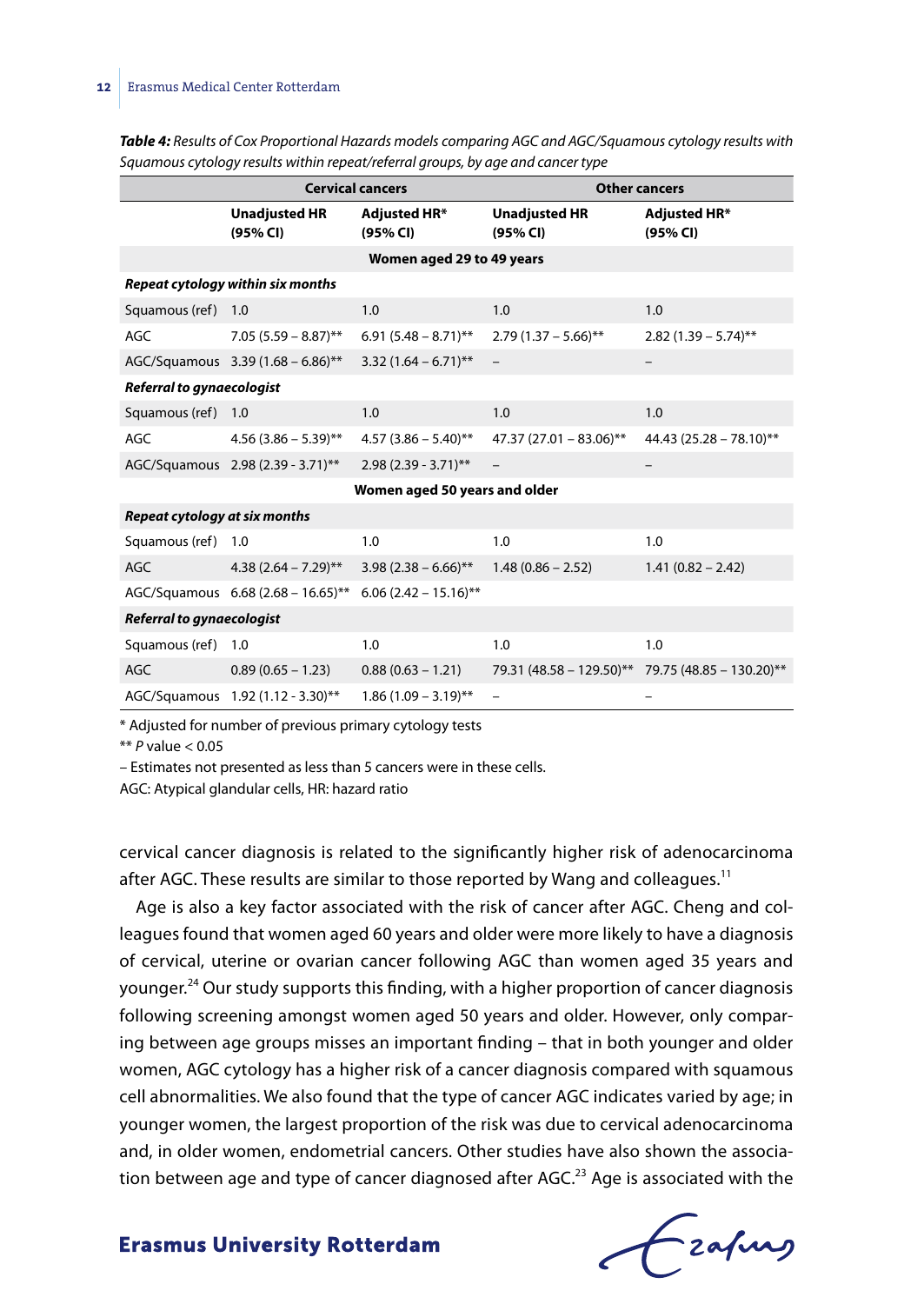likelihood of an hrHPV infection, which is highest in younger women and declines with age,<sup>25</sup> which is, in turn, related to whether the cancer diagnosis after AGC is hrHPV related (i.e. cervical cancers) or not.

# **The impact of hrHPV screening on AGC cytology and cancer detection**

The impact of the introduction of primary hrHPV screening on the detection of malignancies following AGC is of interest, as many countries are transitioning from cytology-based to hrHPV-based screening. In 2017, primary hrHPV screening replaced cytology-based screening in the organised screening programme in the Netherlands. We did not include information about hrHPV status in our analysis, as the use of hrHPV testing was limited during the study period and only used for triage of low-grade repeat cytology (see Figure A1). In the new hrHPV-based Dutch screening programme, all women who are hrHPV positive and have a cytological abnormality of any kind are now directly referred. Several studies have reported on the impact of hrHPV positivity on AGC cytology<sup>8 26 27</sup> and results indicate that primary hrHPV screening is capable of detecting relevant cervical lesions, regardless of whether the origin is cervical squamous or cervical glandular epithelium.

However, a previous review found that women aged over 50 years with hrHPV-negative AGC cytology had an increased risk of a non-cervical cancer diagnosis.<sup>23</sup> We found that in both younger and older women, there was increased risk of a non-cervical cancer diagnosis after AGC cytology. Looking from the perspective of those women already diagnosed with cancer, one study of women with endometrial cancer found the majority of women with a high-grade cancer diagnosis had abnormal cervical cytology.<sup>28</sup> These two findings indicate that cervical cytology may have been of some use in the detection of other gynaecological cancers. As primary hrHPV screening is implemented, we expect to see a reduction in the number of cytology tests with AGC results in women over 50 years, as AGC in this age group is more likely to indicate a non-hrHPV related cancer. While the detection of these cancers is not the goal of cervical screening, some women may have benefited from incidental detection. Within the new hrHPV screening programme, women who test hrHPV negative at 40 or 50 years are given a longer screening interval of 10 years. It should be communicated explicitly to these women that if they experience clinical symptoms, they should see their GP for assessment, irrespective of their prior hrHPV test results.

### **Management strategies for women with AGC cytology**

Our results show that the risk of a cancer diagnosis is high immediately following an AGC cytology result and suggest that management strategies for women with AGC must ensure that women receive adequate diagnostics and surveillance immediately following a AGC cytology result. As referral and treatment advice within cervical cancer

frafing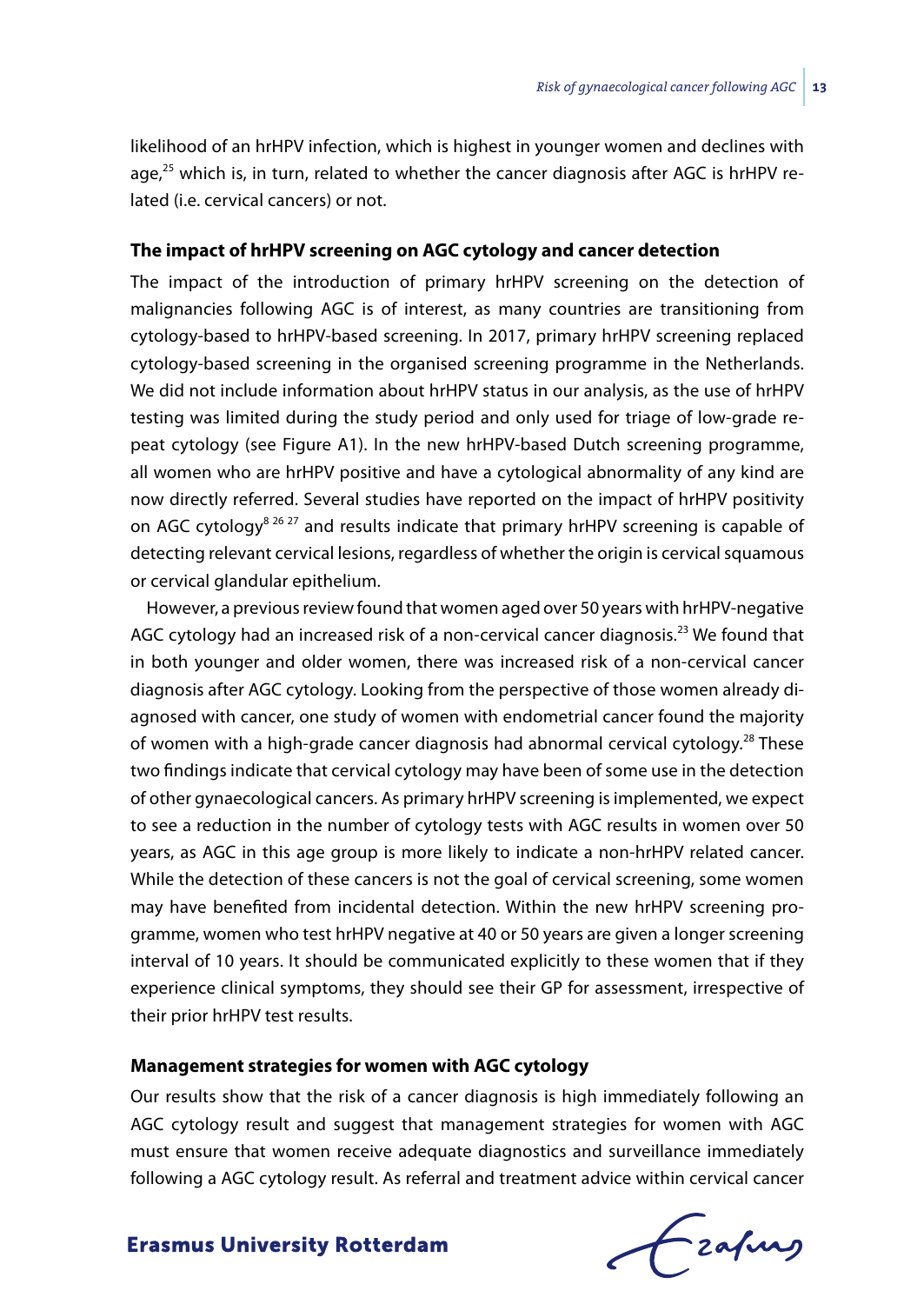screening programmes is based on the risk of pre-cancerous lesions, our results support referring all women with AGC, given the increased risk of cancer. Given the small number of AGC abnormalities found, referring all women with AGC would be unlikely to impact on colposcopy capacity and may mean clinically significant lesions are detected sooner.

Glandular cell abnormalities may be more difficult to detect at colposcopy, as most lesions are located higher in the cervical canal. Because of this, Dutch guidelines recommend conisation, which allows for better assessment of the endocervical canal.<sup>18</sup> Furthermore, these guidelines suggest discussing hysterectomy with women when adenocarcinoma in situ is suspected, in cases where the possibility of invasive cancer has been excluded as far as possible. Hysterectomy may be appropriate for women over 50 years given the high risk of endometrial cancer found in our study, and the fact these women may have reached menopause. However, for women who are younger than 50 or women who do not want a hysterectomy, offering both cervical and endometrial biopsy in order to determine the origin of the AGC and inform further treatment strategies may be a practical alternative to more invasive treatment.

### **Strengths and limitations**

Our study has several strengths. To our knowledge, this is the largest study of cancer risk following AGC cytology, with over 8 million screening tests included. We used a large and comprehensive national dataset to select cytological smears taken within our study period. We then supplemented this data with detailed information from the NCR to provide accurate diagnostic data. As AGC is an uncommon cytological abnormality, the size of our dataset has allowed us to explore trends in the incidence of multiple types of gynaecological cancers after AGC with robust estimates.

Our study also has some limitations. We did not have access to data on deaths and emigration to censor life-years at risk. In the Netherlands, linkage of demographic and medical record data on the individual level is difficult for practical and privacy reasons. However, emigration rates amongst women aged 40 years and older are low.<sup>29</sup> Therefore, we do not believe this impacted significantly on our results. We used data from PALGA on hysterectomy to censor screens from women following a hysterectomy. There is a small proportion of women (estimated between 1.5% – 2%, based on a small check by PALGA) who had a partial excision of the uterus who are classified as having a hysterectomy. Therefore, some women who were still at risk of a cancer may have been censored too early. Finally, there may be some degree of verification bias in types of cancers diagnosed after an abnormal cytology, as the CISOE-A score is used by gynaecologists to inform diagnostic strategies.

Frafing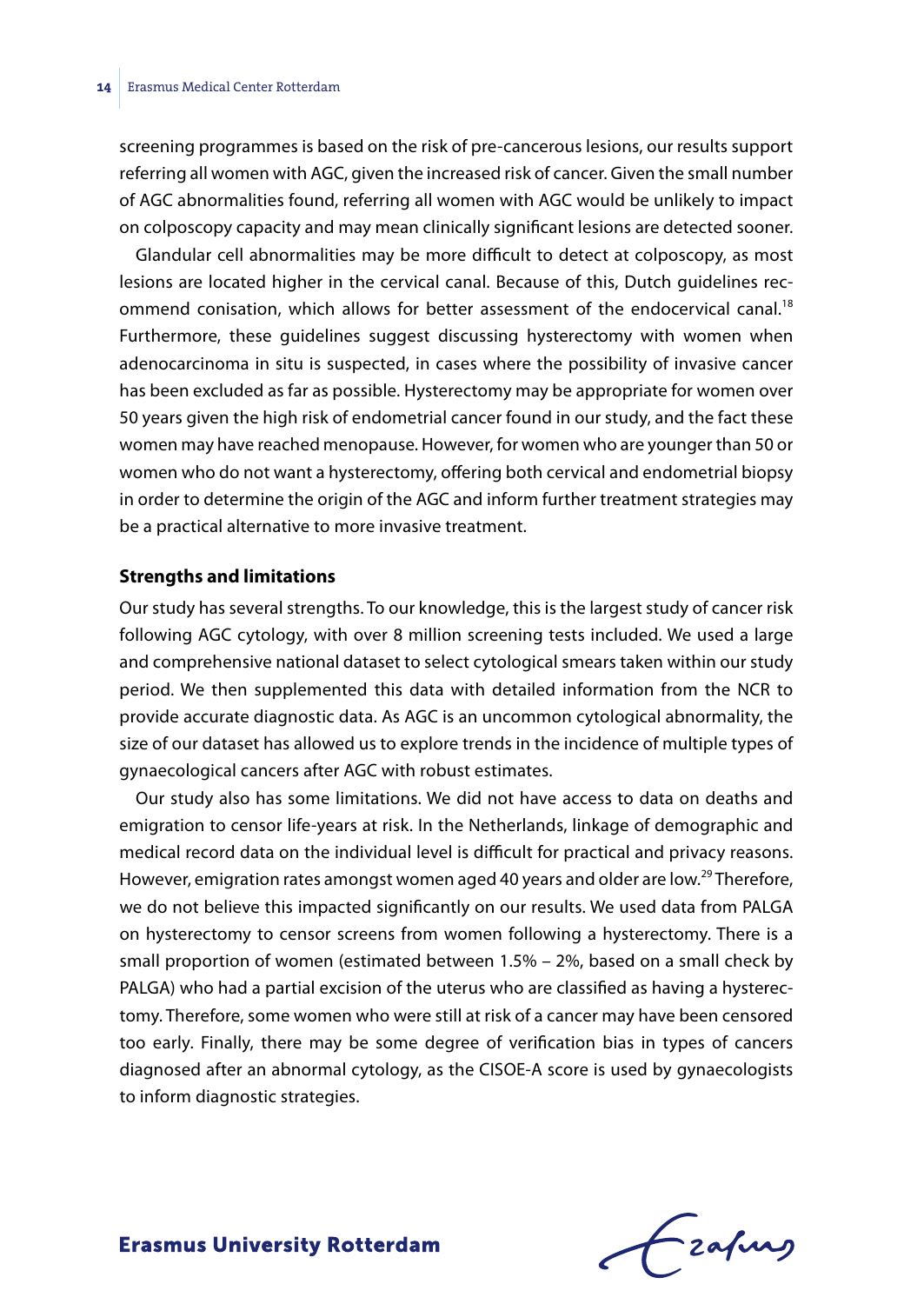### **Conclusion**

The presence of AGC on cervical cytology indicates an increased risk of cervical adenocarcinoma and other gynaecological cancers compared to both normal cytology and squamous cell abnormalities of comparable severity. Our results indicate that women who present with AGC on cervical cytology warrant direct referral and should be provided with diagnostic assessment of both endocervical and endometrial tissue given the risk of both cervical and other cancers in this group. Managing these women effectively and ensuring a complete diagnostic workup is important to ensure that cancers are detected and treated as early as possible.

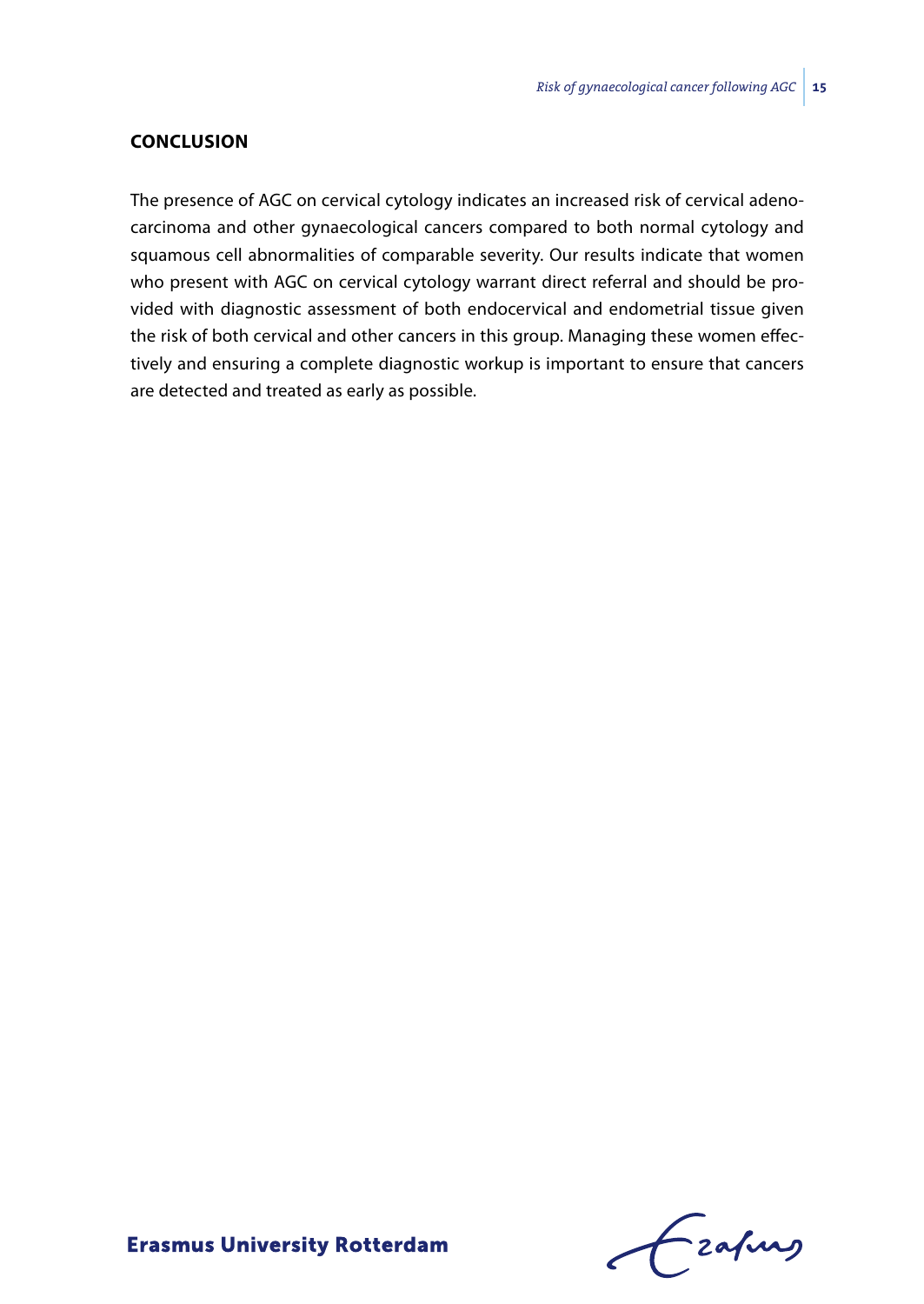### **Acknowledgements**

We wish to thank Dr Nicolien van Ravesteyn for her helpful comments on our manuscript.

### **Conflict of interest disclosure**

The funder had no involvement in the design, conduct or reporting of the study; the writing of the manuscript; or the decision to publish the manuscript. All authors declare that they have no financial disclosures or conflicts of interest.

### **Contributions to authorship**

I.M.C.M.de Kok, F.J. van Kemenade and A.G. Siebers were responsible for the developing the concept for the study. I.M.C.M.de Kok, F.J. van Kemenade, A.G. Siebers, C.A. Aitken and E.E.L. Jansen were involved in designing the project and outlining the outcomes to be measured. A.G. Siebers created the PALGA dataset with linkage to the national cancer registry data, with input from C.A. Aitken and E.E.L. Jansen. C.A. Aitken performed the data analysis, with assistance from E.E.L. Jansen and I.M.C.M. de Kok in checking the methods and from A.G. Siebers and F.J. van Kemenade in validating the groupings of cytology results and cancer diagnoses. A.L.D. van Haaften-de Jong provided clinical knowledge and advice. C.A. Aitken wrote the manuscript with contribution from all other authors.

### **Ethical approval**

This study used a retrospective, anonymised dataset from PALGA. The board of PALGA approved the use of data for this study. The request for NCR data was approved by the NCR.

### **Funding**

This study was conducted as part of the Evaluation of the Dutch cervical cancer screening programme, which is funded by the Dutch National Institute from Public Health and the Environment (Rijksinstituut voor Volksgezondheid en Milieu).

 $f$  zafung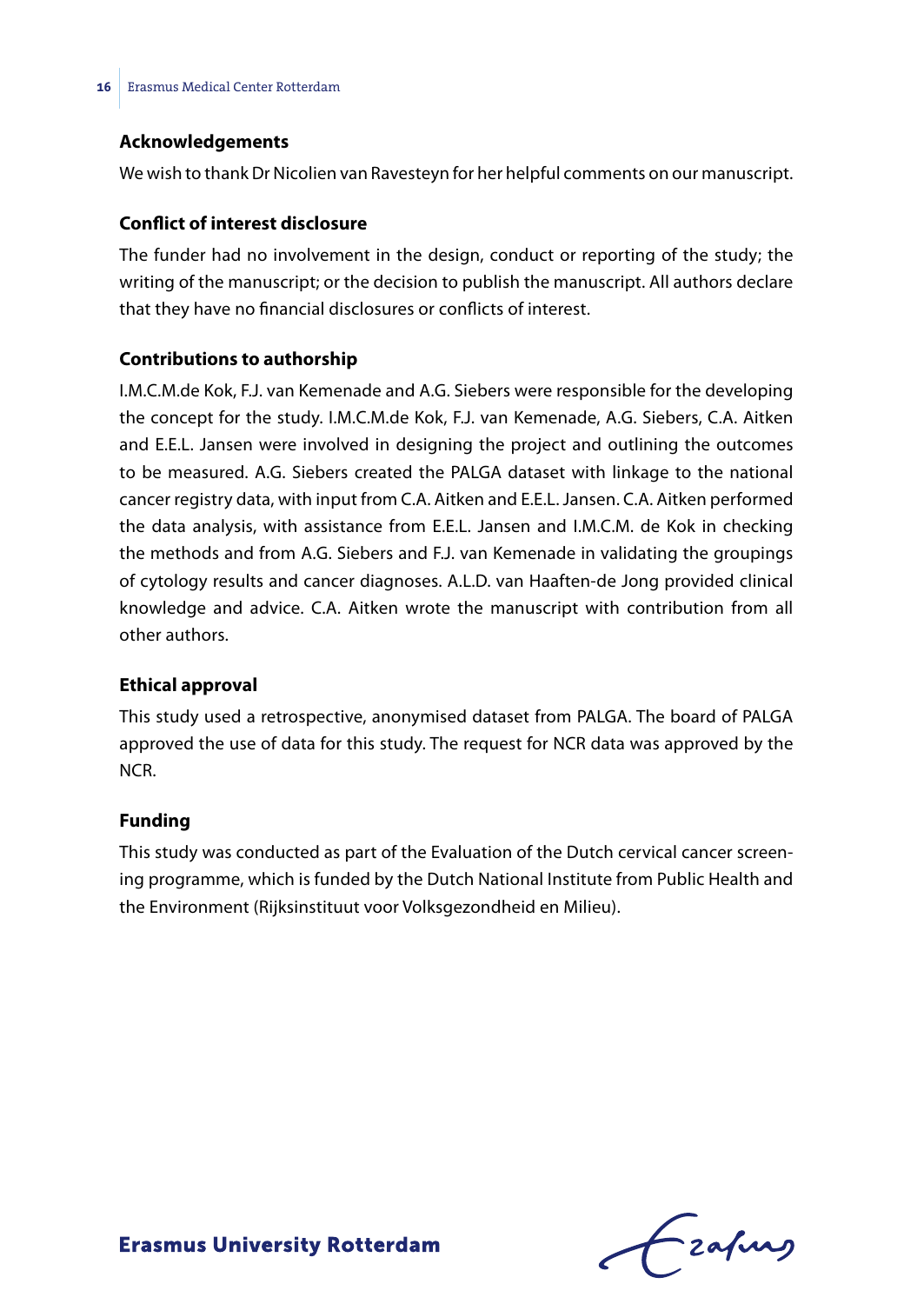### **REFERENCES**

- 1. Schnatz PF, Guile M, O'Sullivan DM, Sorosky JI. Clinical significance of atypical glandular cells on cervical cytology. Obstet Gynecol. 2006;107:701-8.
- 2. Lepe M, Eklund CM, Quddus MR, Paquette C. Atypical Glandular Cells: Interobserver Variability according to Clinical Management. Acta Cytol. 2018;62:397-404.
- 3. Ajit D, Gavas S, Joseph S, Rekhi B, Deodhar K, Kane S. Identification of atypical glandular cells in pap smears: is it a hit and miss scenario? Acta Cytol. 2013;57:45-53.
- 4. Castanon A, Landy R, Sasieni PD. Is cervical screening preventing adenocarcinoma and adenosquamous carcinoma of the cervix? International Journal of Cancer. 2016;139:1040-5.
- 5. van der Horst J, Siebers AG, Bulten J, Massuger LF, de Kok IM. Increasing incidence of invasive and in situ cervical adenocarcinoma in the Netherlands during 2004-2013. Cancer Med. 2017;6:416- 23.
- 6. Pradhan D, Li Z, Ocque R, Patadji S, Zhao C. Clinical significance of atypical glandular cells in Pap tests: An analysis of more than 3000 cases at a large academic women's center. Cancer Cytopathology. 2016;124:589-95.
- 7. Kim MK, Lee YK, Hong SR, Lim KT. Clinicopathological significance of atypical glandular cells on cervicovaginal Pap smears. Diagn Cytopathol. 2017.
- 8. Castle PE, Fetterman B, Poitras N, Lorey T, Shaber R, Kinney W. Relationship of atypical glandular cell cytology, age, and human papillomavirus detection to cervical and endometrial cancer risks. Obstet Gynecol. 2010;115:243-8.
- 9. Boyraz G, Basaran D, Salman MC, Ibrahimov A, Onder S, Akman O, et al. Histological Follow-Up in Patients with Atypical Glandular Cells on Pap Smears. J Cytol. 2017;34:203-7.
- 10. de Kok IM, van der Aa MA, van Ballegooijen M, Siesling S, Karim-Kos HE, van Kemenade FJ, et al. Trends in cervical cancer in the Netherlands until 2007: has the bottom been reached? Int J Cancer. 2011;128:2174-81.
- 11. Wang J, Andrae B, Sundström K, Ström P, Ploner A, Elfström KM, et al. Risk of invasive cervical cancer after atypical glandular cells in cervical screening: nationwide cohort study. BMJ. 2016;352.
- 12. Rebolj M, van Ballegooijen M, van Kemenade F, Looman C, Boer R, Habbema JD. No increased risk for cervical cancer after a broader definition of a negative Pap smear. Int J Cancer. 2008;123:2632- 5.
- 13. Erasmus MC, PALGA. Monitor 2015. Bevolkingsonderzoek Baarmoederhalskanker 2016; Available from: https://www.rivm.nl/sites/default/files/2018-11/LEBA-rapp-tm2015.pdf
- 14. Rozemeijer K, Naber SK, Penning C, Overbeek LI, Looman CW, de Kok IM, et al. Cervical cancer incidence after normal cytological sample in routine screening using SurePath, ThinPrep, and conventional cytology: population based study. BMJ. 2017;356:j504.
- 15. Briet MC, Berger TH, van Ballegooijen M, Boon ME, Rebolj M. Effects of streamlining cervical cancer screening the Dutch way: consequences of changes in the Dutch KOPAC-based follow-up protocol and consensus-based limitation of equivocal cytology. Acta Cytol. 2010;54:1095-100.
- 16. Bulk S, Van Kemenade FJ, Rozendaal L, Meijer CJ. The Dutch CISOE-A framework for cytology reporting increases efficacy of screening upon standardisation since 1996. J Clin Pathol. 2004;57:388-93.
- 17. National Guidelines: Cervical Intra-epitheliel Neoplasia (CIN), version 1.1 (in Dutch). The Netherlands: Integraal Kankercentrum Nederland; 2004.
- 18. National Guidelines: CIN, AIS and VAIN version 1.0 (in Dutch). Netherlands: Integraal Kankercentrum Nederland; 2015.

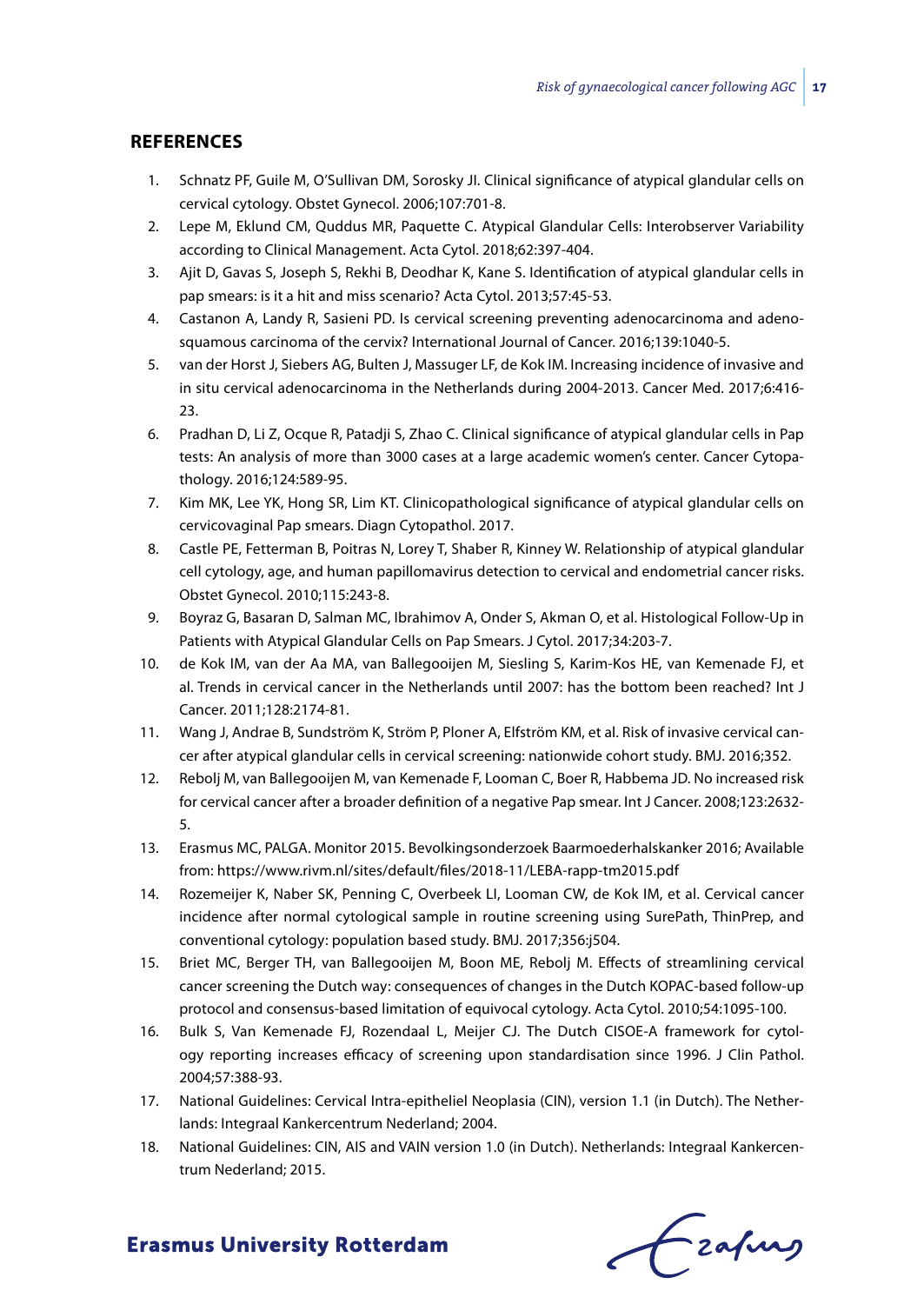#### **18** Erasmus Medical Center Rotterdam

- 19. National Guidelines: Endometrial cancer version 3.1 (in Dutch). Integraal Kankercentrum Nederland; 2018.
- 20. Casparie M, Tiebosch AT, Burger G, Blauwgeers H, van de Pol A, van Krieken JH, et al. Pathology databanking and biobanking in The Netherlands, a central role for PALGA, the nationwide histopathology and cytopathology data network and archive. Cell Oncol. 2007;29:19-24.
- 21. Netherlands Comprehensive Cancer Organisation (IKNL). Netherlands Cancer Registry (NCR). 2020 [cited 2020 27/11/2020]; Available from: https://www.iknl.nl/en/ncr
- 22. Fritz A, Percy C, Jack A, Shanmugaratnam K, Sobin LH. International Classification of Diseases for Oncology, 3rd. edition. 2000.
- 23. Verdoodt F, Jiang X, Williams M, Schnatz PF, Arbyn M. High-risk HPV testing in the management of atypical glandular cells: A systematic review and meta-analysis. International Journal of Cancer. 2016;138:303-10.
- 24. Cheng WF, Chen YL, You SL, Chen CJ, Chen YC, Hsieh CY, et al. Risk of gynaecological malignancies in cytologically atypical glandular cells: follow-up study of a nationwide screening population. BJOG: An International Journal of Obstetrics & Gynaecology. 2011;118:34-41.
- 25. Erasmus MC, PALGA. Monitor 2017. 2018 [cited 2018; Available from: https://www.rivm.nl/sites/ default/files/2018-11/LEBAmon2017-def.pdf
- 26. Norman I, Hjerpe A, Dillner J. Risk of high-grade lesions after atypical glandular cells in cervical screening: a population-based cohort study. BMJ Open. 2017;7:e017070.
- 27. Ronco G, Dillner J, Elfström KM, Tunesi S, Snijders PJF, Arbyn M, et al. Efficacy of HPV-based screening for prevention of invasive cervical cancer: follow-up of four European randomised controlled trials. The Lancet. 2014;383:524-32.
- 28. Amkreutz LCM, Pijnenborg JMA, Joosten DWL, Mertens H, Van Kuijk SMJ, Engelen MJA, et al. Contribution of cervical cytology in the diagnostic work-up of patients with endometrial cancer. Cytopathology. 2018;29:63-70.
- 29. Statistics Netherlands (CBS). Immi- en emigratie; nationaliteit, leeftijd (31 december) en geslacht. 2019 28 December 2018 [cited 2019 24 July 2019]; Available from: https://opendata.cbs.nl/ statline/#/CBS/nl/dataset/37946ned/table?ts=1564041285512
- 30. National Guidelines: Cervixcytologie, version 1.0 (in Dutch). The Netherlands: Integraal Kankercentrum Nederland; 2016.

frafing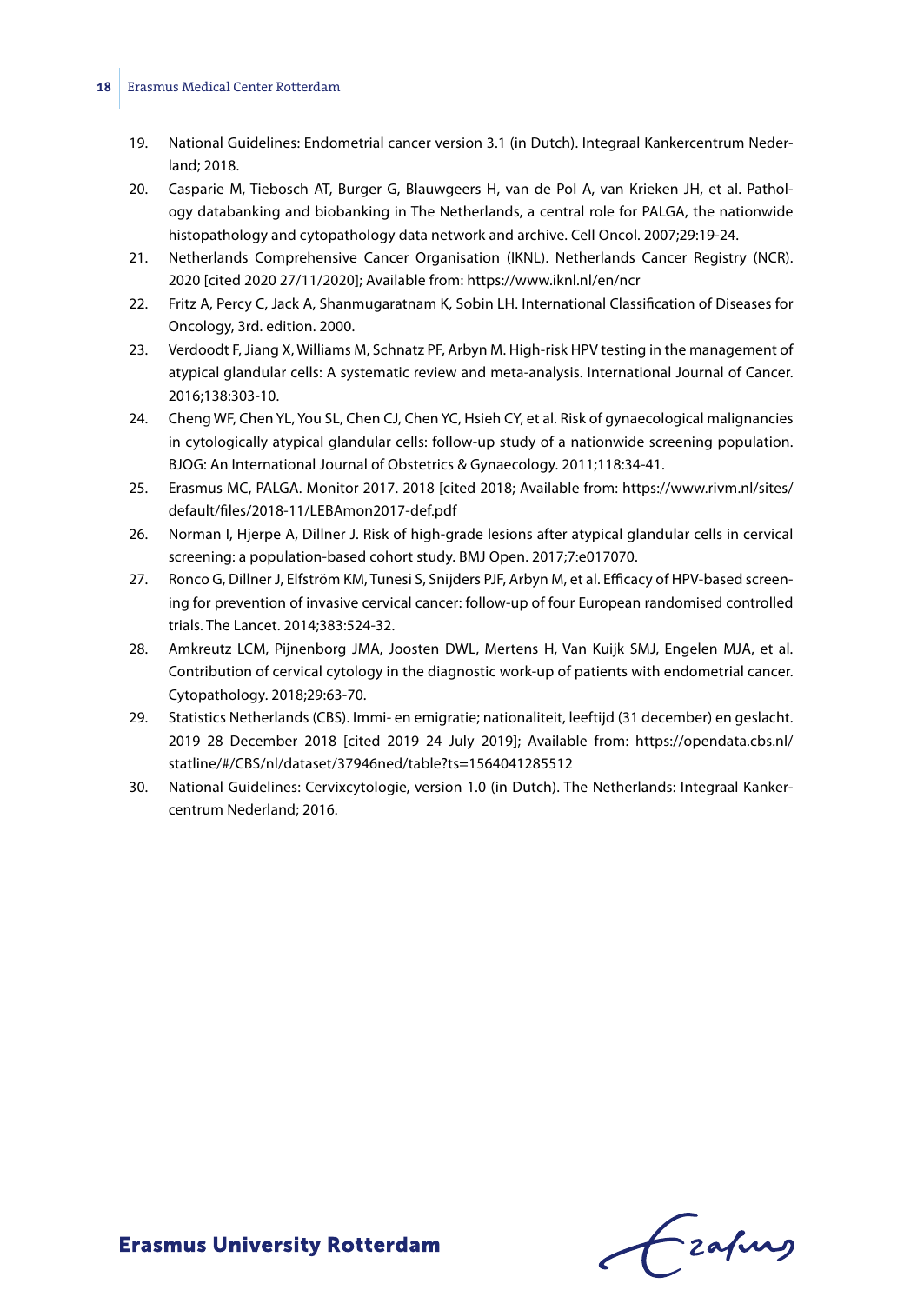### **SUPPLEMENTARY MATERIALS**

# **APPENDIX A: Methodological information**

**List of tables and figures**

**Figure S1:** Flowchart of referral pathways within Dutch cervical cancer screening programme

**Figure S2:** Data linkage and management flowchart

**Table S1:** Cancer groups by topography and morphology codes

Frahing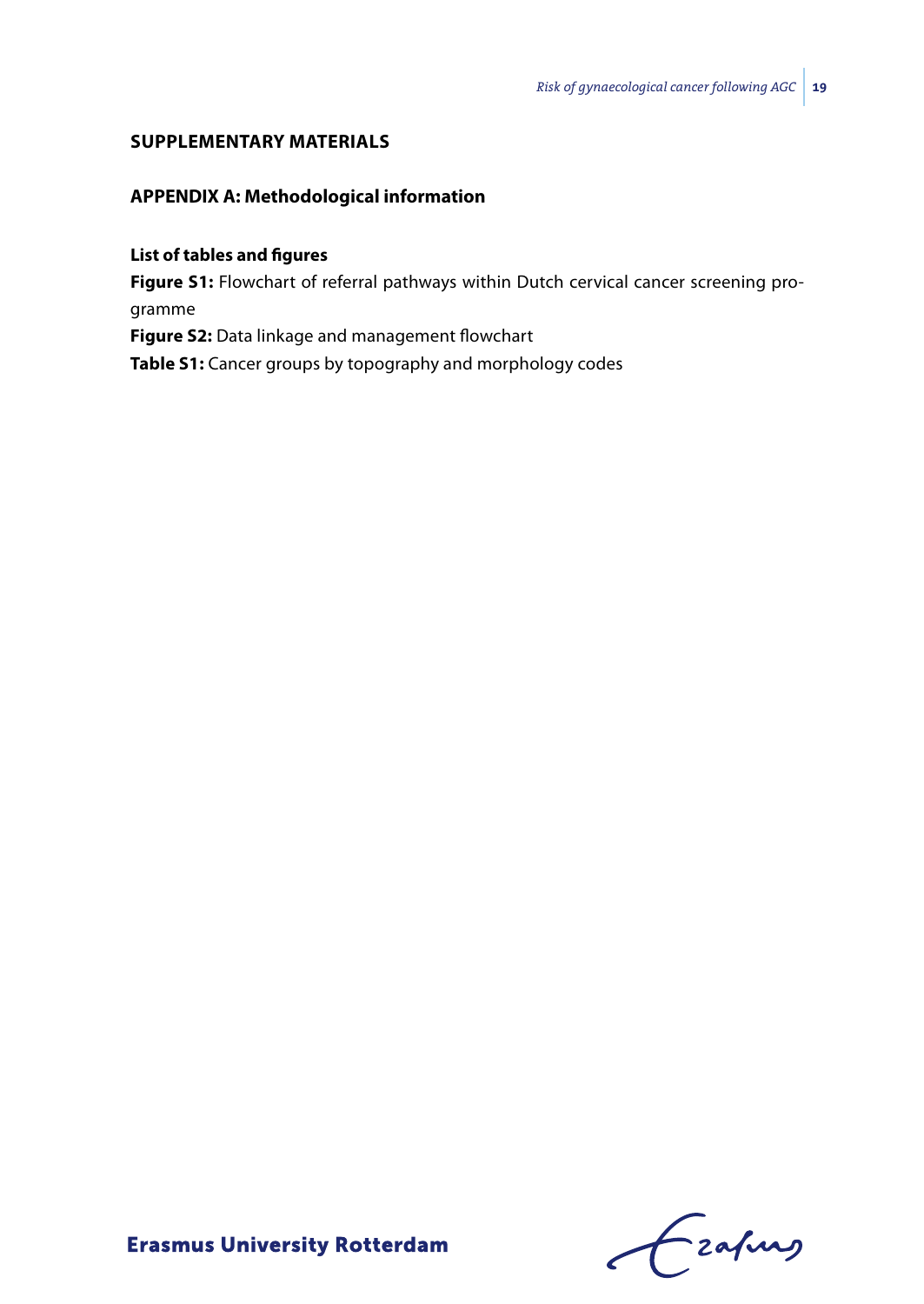

*Figure S1: Flowchart of referral pathways within Dutch cervical cancer screening programme (adapted from Bekkers et al.1 and Aitken et al.2 )*

NB. At T => 6 months, either cytology only or HPV co-testing was performed, depending on the laboratory that processed the test.

\* Includes HSIL, AGC endometrial, AGC favouring neoplasia, adenocarcinoma in situ, ASC-H and cancer irrespective of hrHPV status.

\*\* Includes ASC‐US, LSIL, AGC endometrial and HSIL or worse\* cytology results.

T: time, NILM: Negative for intraepithelial lesion or malignancy, ASC-US: Atypical squamous cells of undetermined significance, LSIL: Low-grade squamous intraepithelial lesion, AGC: atypical glandular cells, HPV: human papillomavirus

Frahing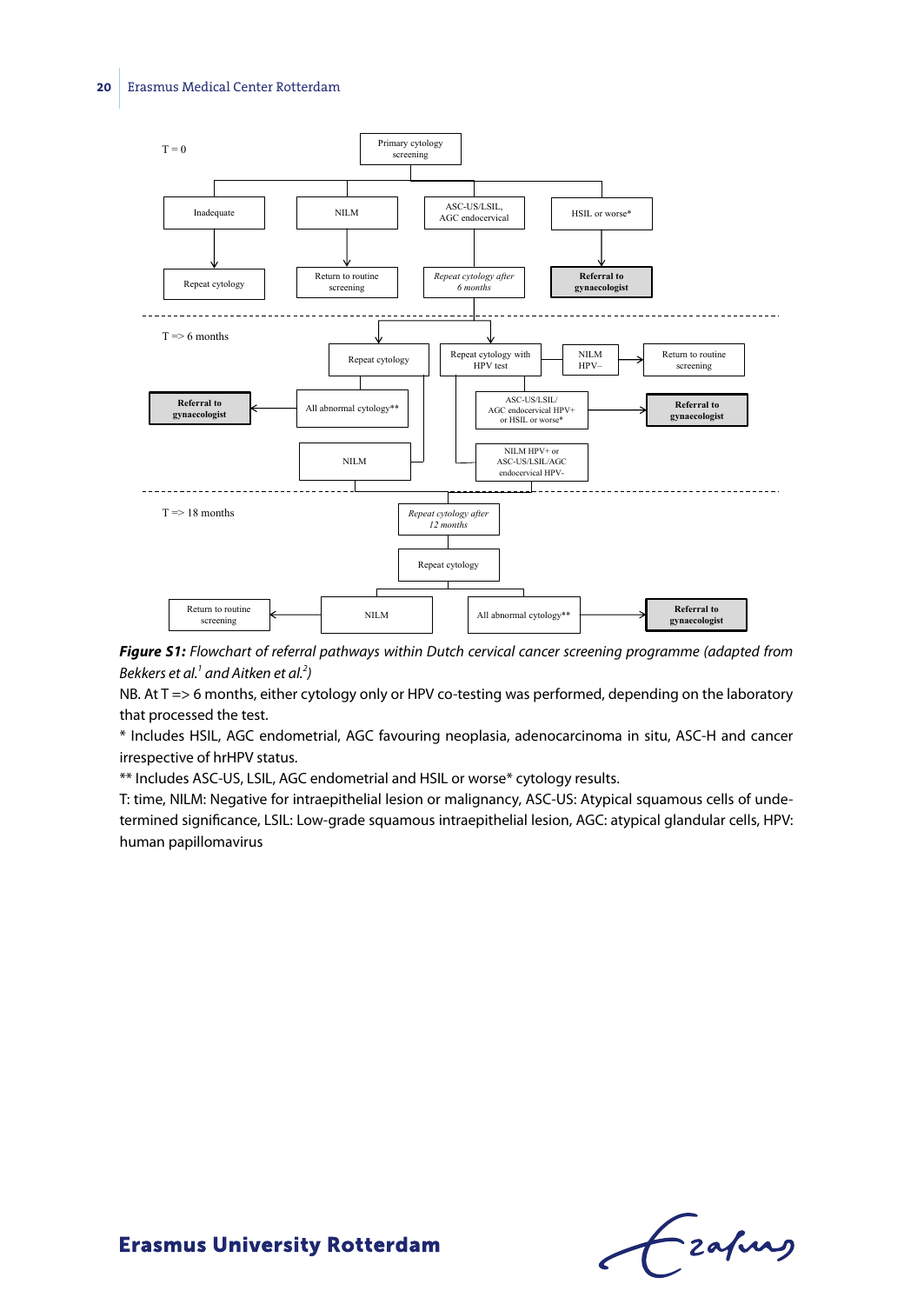

*Figure S2: Data linkage and management flowchart*

Frahing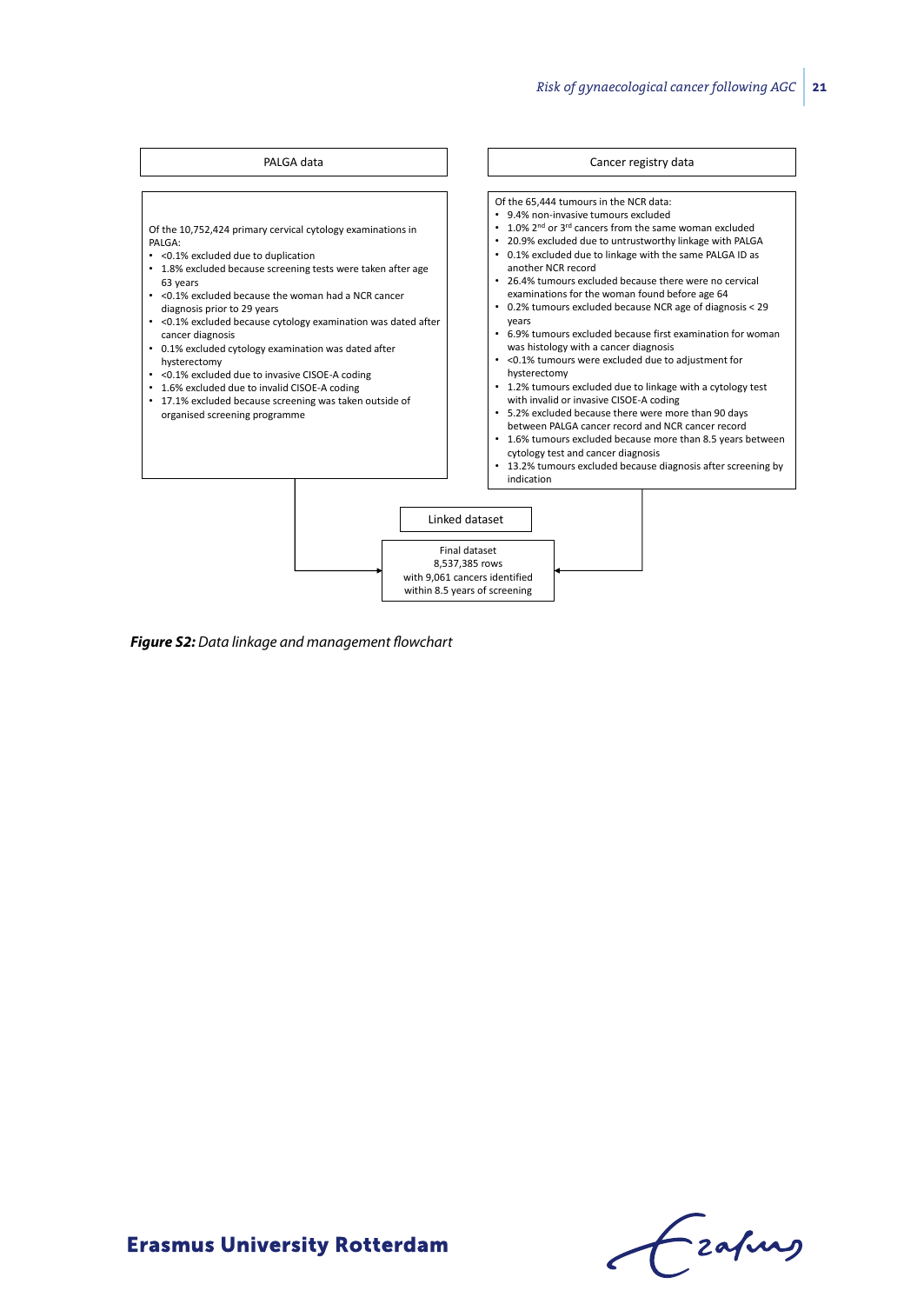| <b>Cancer type</b> | <b>Cancer group</b>       | <b>Topography</b>                                         | Morphology*                                                                               |
|--------------------|---------------------------|-----------------------------------------------------------|-------------------------------------------------------------------------------------------|
| Cervical           | Cervical - squamous       | C53.0, C53.1, C53.8, C53.9                                | M-805 - M-808,<br>M-812,<br>M-813                                                         |
|                    | Cervical - adenocarcinoma | C53.0, C53.1, C53.8, C53.9                                | M-814,<br>M-816,<br>M-819 - M-822,<br>M-826 - M-833,<br>M-835 - M-855,<br>M-857,<br>M-894 |
|                    | Cervical - other          | C53.0, C53.1, C53.8, C53.9                                | All other morphology<br>codes not specified in<br>other cervical groups                   |
| Other              | Endometrial               | C <sub>54.1</sub>                                         |                                                                                           |
|                    | Ovarian                   | C56.9                                                     |                                                                                           |
|                    | Other                     | C54.0, C54.2, C54.3, C54.8,<br>C54.9, C55.9, C57.0, C57.1 |                                                                                           |

\* Grouping of morphology codes for differentiating different cervical types is based on Table 25 from the International Classification of Disease for Oncology, 3<sup>rd</sup> edition.<sup>3</sup>

Czahny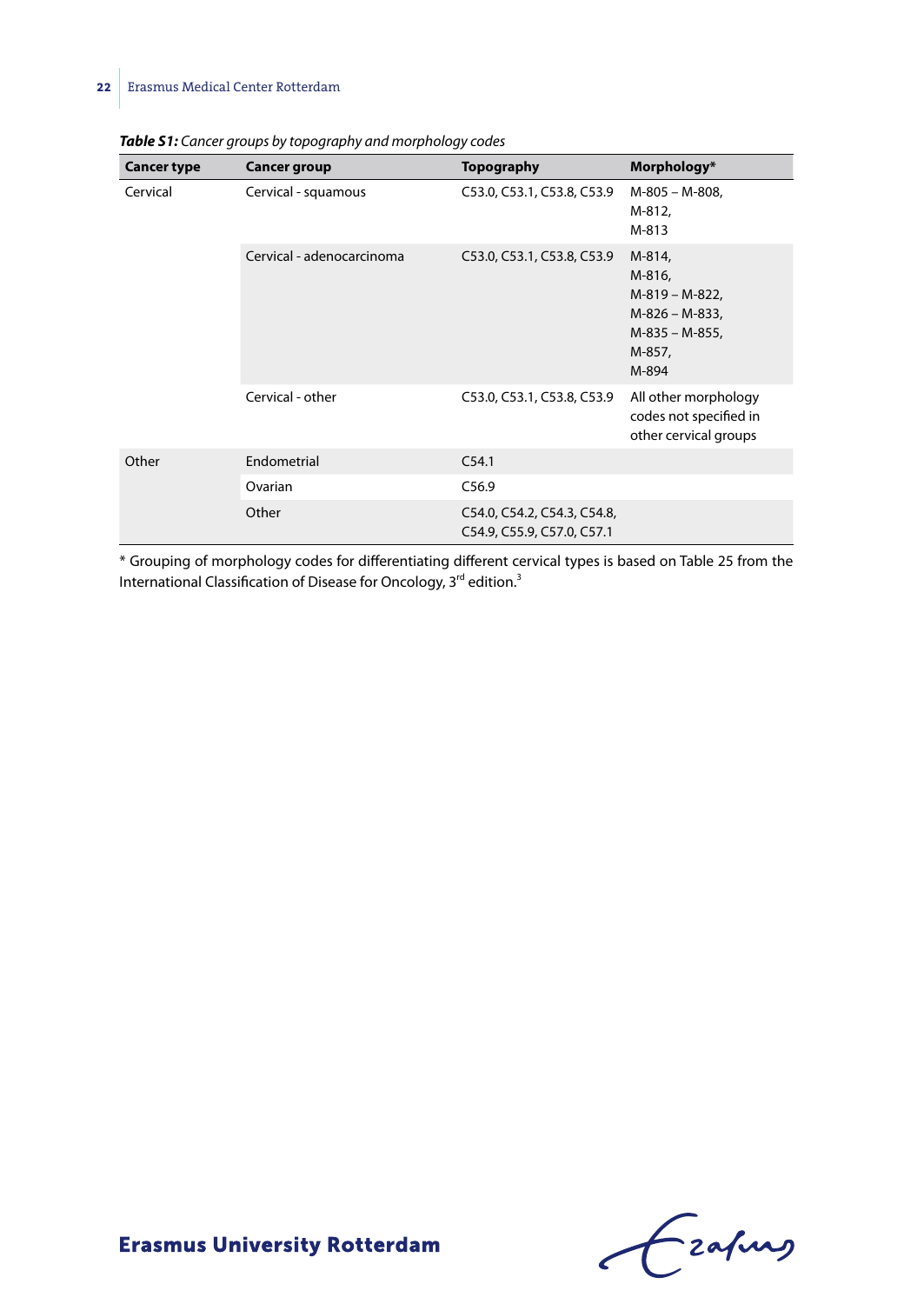### **References**

- 1. Bekkers RL, Bulten J, Melchers WJ, Salet R, Siebers AG, Vedder JE. Cervix in Beeld: Herziene uitgave met speciale aandacht voor HPV. Nijmegen, the Netherlands: Radboud-Be-Safe; 2013.
- 2. Aitken CA, Siebers AG, Matthijsse S, Jansen EEL, Bekkers RLM, Becker JH, et al. Management and treatment of cervical intraepithelial neoplasia in the Netherlands after referral for colposcopy. Acta Obstet Gynecol Scand. 2019;98:737-46.
- 3. Fritz A, Percy C, Jack A, Shanmugaratnam K, Sobin LH. International classification of diseases for oncology, 3rd. edition. 2000.

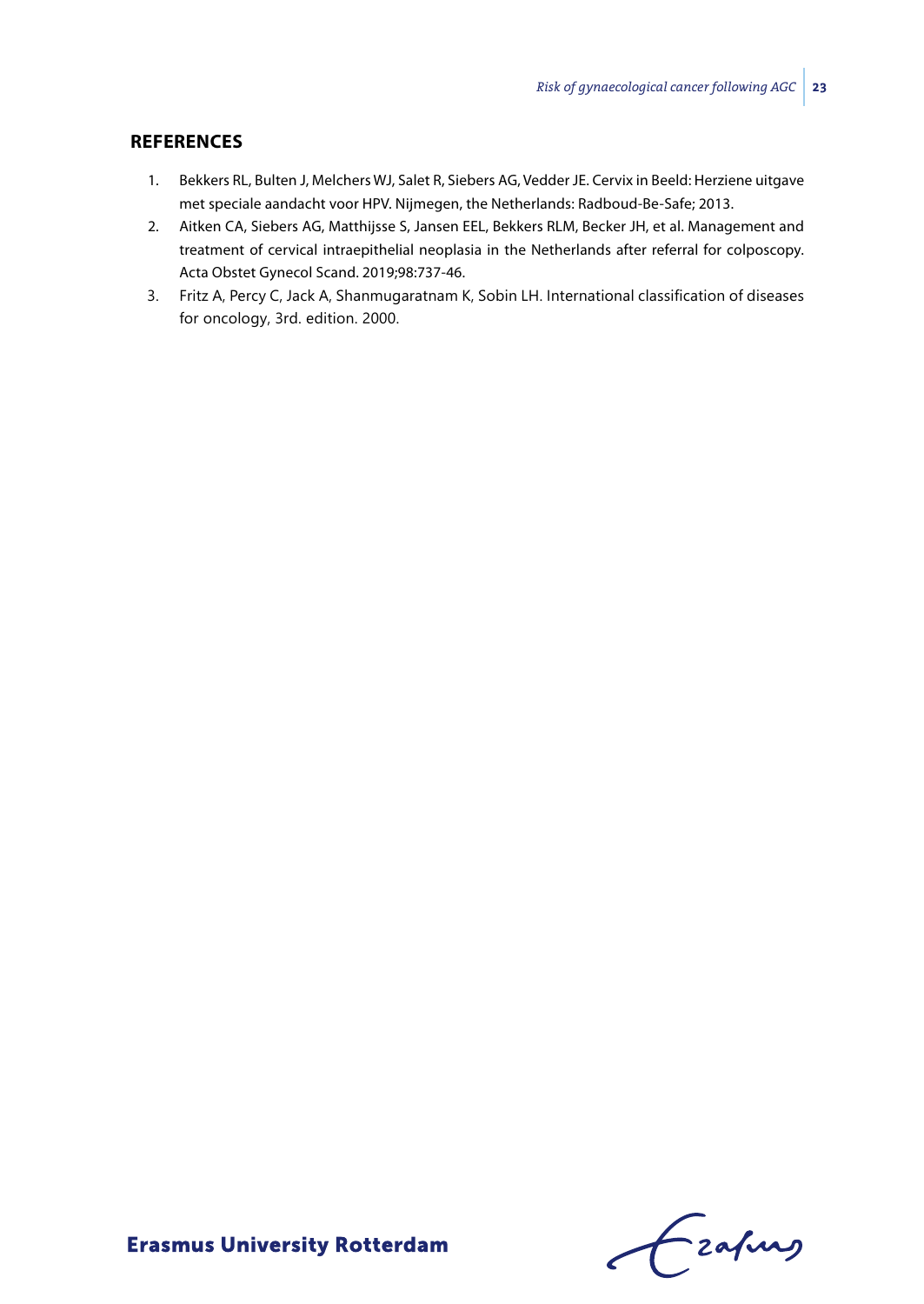# **APPENDIX B: Further analysis and results**

### **List of tables and figures**

**Figure S3:** Cumulative event curves for squamous cervical cancers by cytology type, repeat advice

**Figure S4:** Cumulative event curves for squamous cervical cancers by cytology type, referral advice

**Figure S5:** Cumulative event curves for cervical adenocarcinomas by cytology type, repeat advice

**Figure S6:** Cumulative event curves for cervical adenocarcinomas by cytology type, referral advice

**Figure S7:** Cumulative event curves for endometrial cancers by cytology type, repeat advice

**Figure S8:** Cumulative event curves for endometrial cancers by cytology type, referral advice

Frahing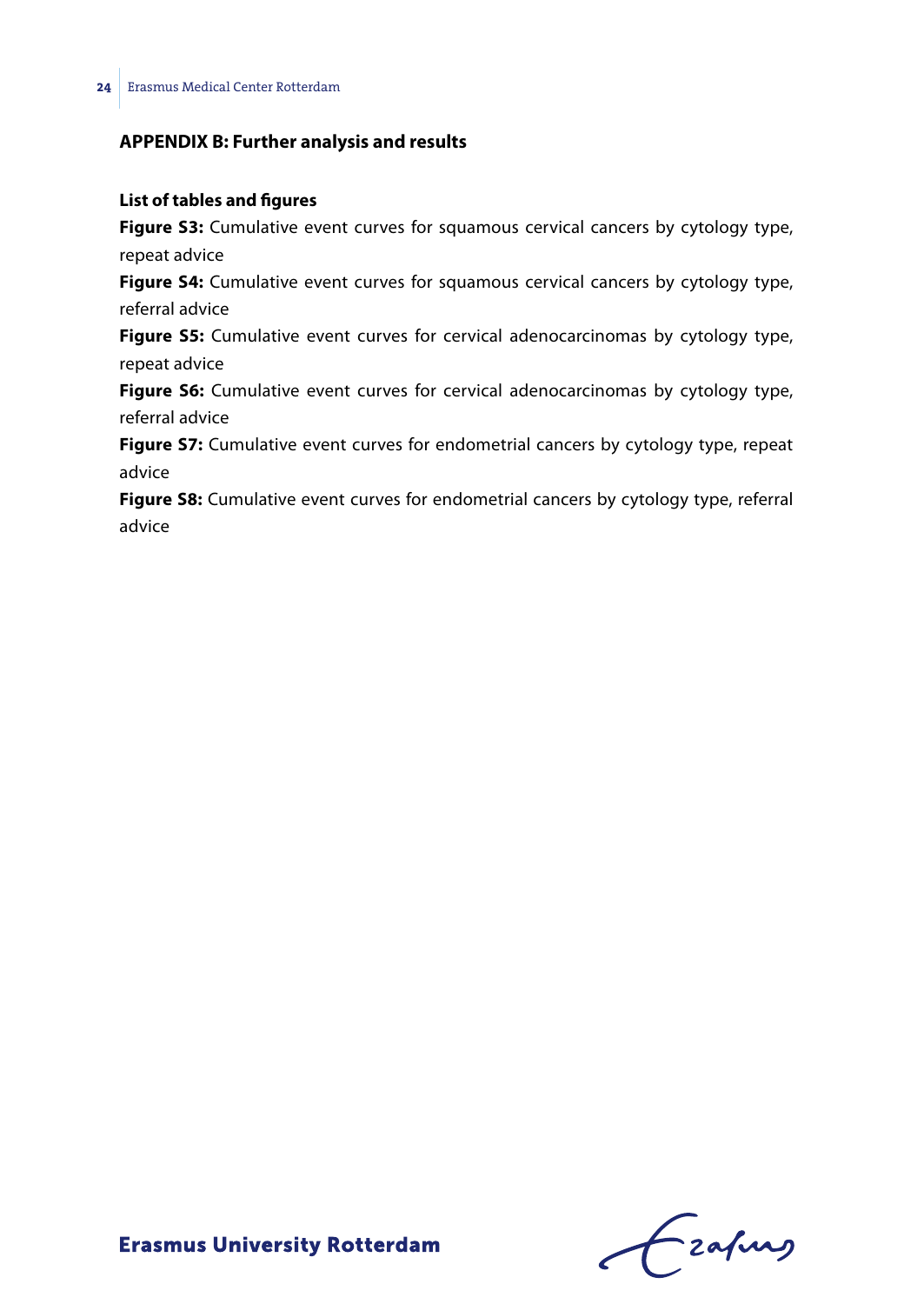

**Figure S3:** *Cumulative event curves for squamous cervical cancers by cytology type, repeat advice*



**Figure S4:** *Cumulative event curves for squamous cervical cancers by cytology type, referral advice*

-<br>zafung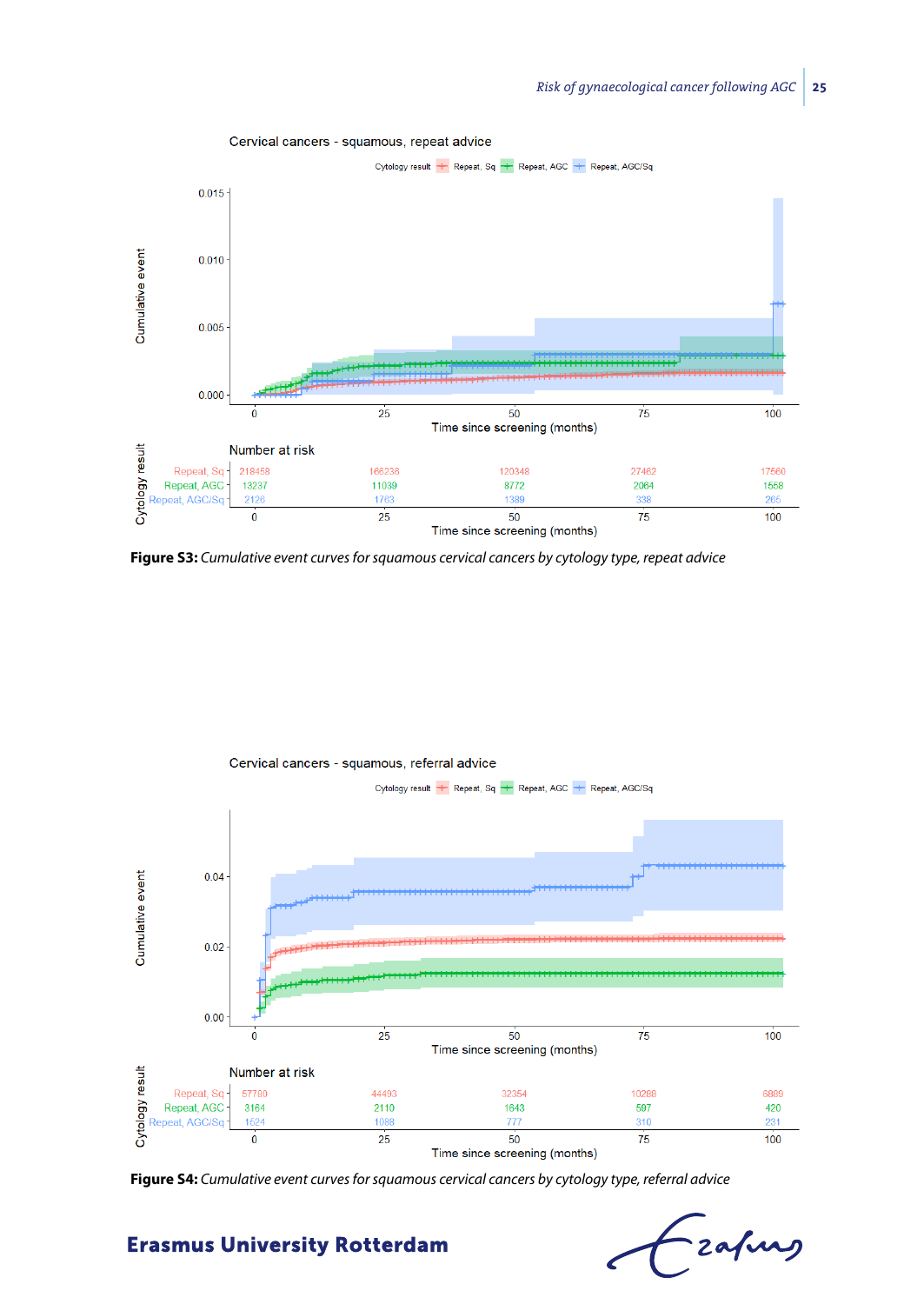

Cervical cancers - adenocarcinoma, repeat advice





**Figure S6.** *Cumulative event curves for cervical adenocarcinomas by cytology type, referral advice*

-<br>Eafurg